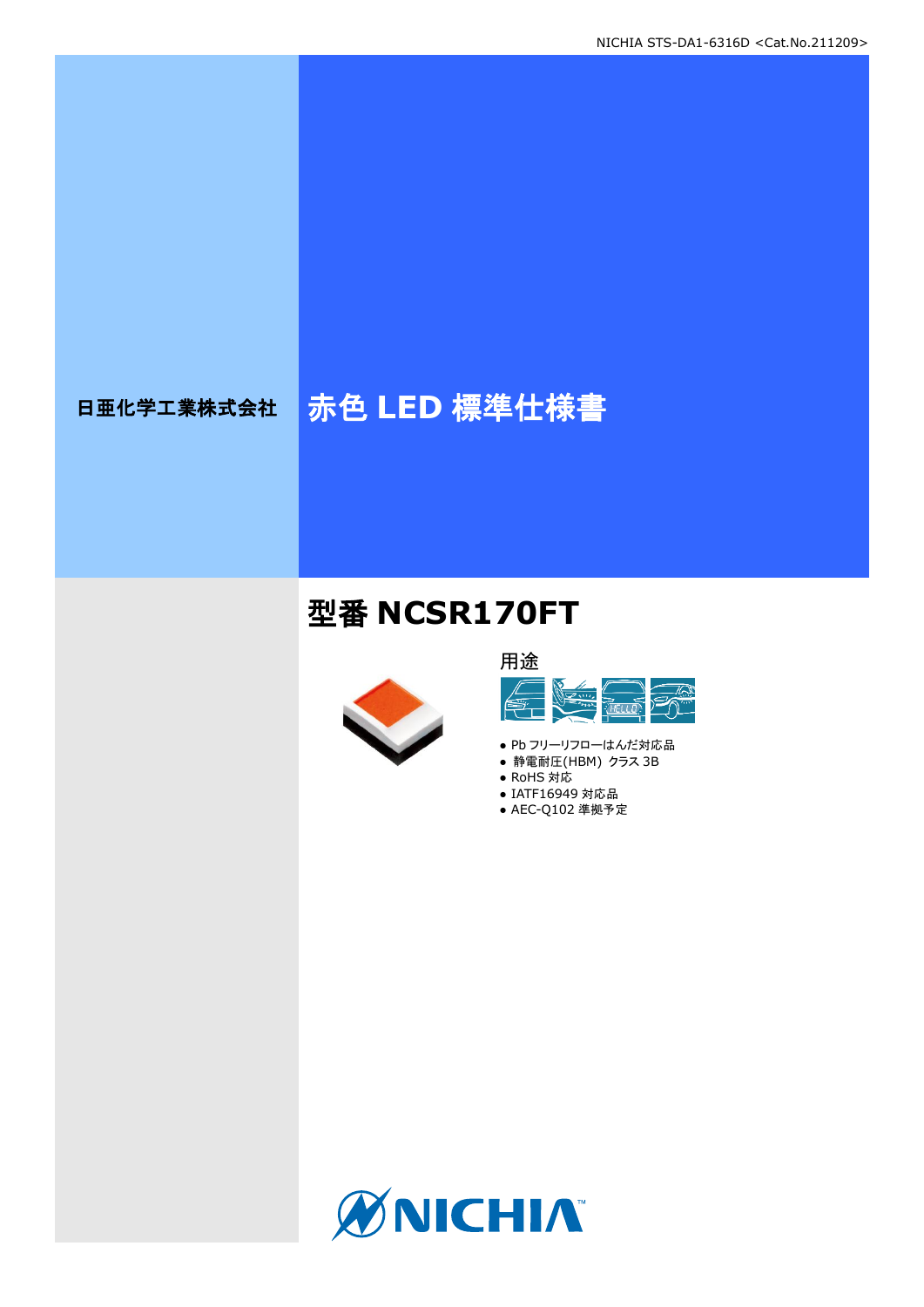### 規格

#### (1) 絶対最大定格

| 項目        | 記号               | 最大定格           | 単位        |
|-----------|------------------|----------------|-----------|
| 順電流       | IF               | 1200           | mA        |
| パルス順電流    | $I_{FP}$         | 1500           | mA        |
| 静電耐圧(HBM) | <b>VESD</b>      | 8              | kV        |
| 逆方向許容電流   | $I_{R}$          | 85             | <b>mA</b> |
| 許容損失      | $P_D$            | 4.3            | W         |
| 動作温度      | $T_{\text{opt}}$ | $-40 \sim 125$ | °C        |
| 保存温度      | $T_{sta}$        | $-40 \sim 125$ | °C        |
| ジャンクション温度 | Tı               | 150            | °C        |

\* TJ=25°C での値です。

\* 静電耐圧(HBM)は ANSI/ESDA/JEDEC JS-001 のクラス 3B です。

\* 動作温度ははんだ接合部温度(TS)での値です。

#### (2) 特性

| 項目               |              |                           | 記号                         | 条件             | 標準    | 最大                       | 単位   |
|------------------|--------------|---------------------------|----------------------------|----------------|-------|--------------------------|------|
| 順電圧              |              |                           | $V_F$                      | $I_F = 1000mA$ | 3.25  |                          | V    |
|                  | 光束           |                           | $\Phi_{v}$                 | $I_F = 1000mA$ | 111   | $\overline{\phantom{a}}$ | Im   |
| R017             | 色度座標         | $\pmb{\times}$            |                            | $I_F = 1000mA$ | 0.665 |                          |      |
| (主波長: 611∼614nm) | (主波長: 612nm) | $\mathsf{v}$              |                            | $I_F = 1000mA$ | 0.328 |                          |      |
|                  | 光束           |                           | $\Phi_{v}$                 | $I_F = 1000mA$ | 80    |                          | lm.  |
| R018             | 色度座標         | $\boldsymbol{\mathsf{x}}$ |                            | $I_F = 1000mA$ | 0.667 |                          |      |
| (主波長: 613~618nm) | (主波長: 614nm) | $\mathsf{v}$              |                            | $I_F = 1000mA$ | 0.323 |                          |      |
|                  | 光束           |                           | $\Phi_{v}$                 | $I_F = 1000mA$ | 50    |                          | Im   |
| R019             | 色度座標         | $\pmb{\times}$            |                            | $I_F = 1000mA$ | 0.682 |                          |      |
| (主波長: 618~622nm) | (主波長: 619nm) | $\mathsf{v}$              |                            | $I_F = 1000mA$ | 0.311 | $\overline{\phantom{m}}$ |      |
|                  | 光束           |                           | $\Phi_{v}$                 | $I_F = 1000mA$ | 38    |                          | Im   |
| R020             | 色度座標         | $\boldsymbol{\mathsf{x}}$ |                            | $I_F = 1000mA$ | 0.691 |                          |      |
| (主波長: 625~629nm) | (主波長: 626nm) | $\mathsf{v}$              |                            | $I_F = 1000mA$ | 0.299 |                          |      |
|                  |              | $R_{\theta J S\_real}$    |                            | 4.6            | 5.0   |                          |      |
| 熱抵抗              |              |                           | $R_{\theta \text{JS\_el}}$ |                | 3.8   | 4.3                      | °C/W |

\* TJ=25°C での値です。順電圧、光束、色度座標は、パルス幅 0.05msec、デューティー比 1%の連続矩形波により測定しています。

\* 光束は、CIE 127:2007 に準拠した国家標準校正値と整合をとっています。

\* 色度座標は、CIE 1931 色度図に基づくものとします。

\* 主波長は参考値です。

\* 熱抵抗 RθJS\_realは電力変換効率(ηe=19%)を考慮した値です。JESD51 をご参照ください。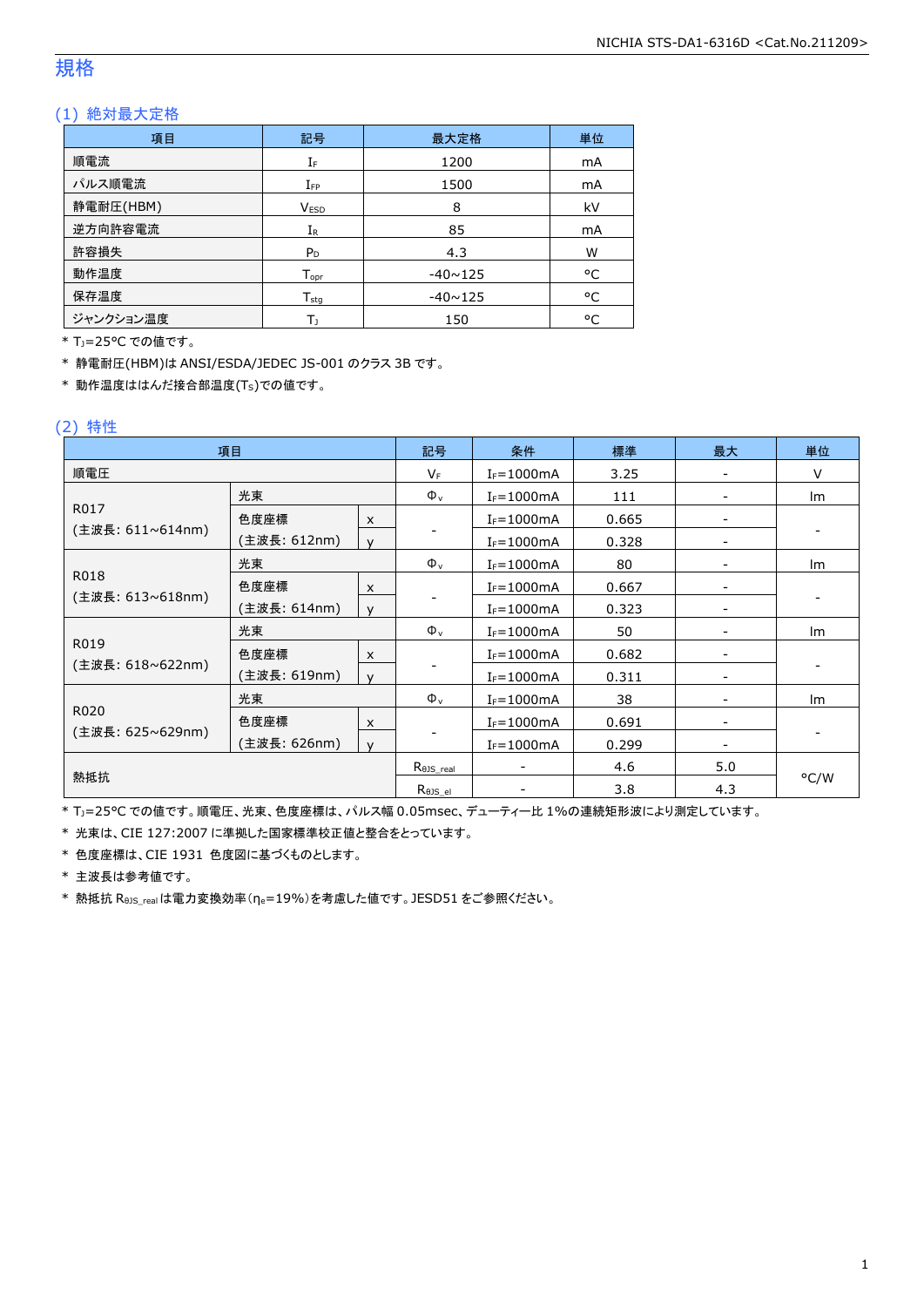## ランク分け

| 項目  |      | ランク                      | 最小  | 最大  | 単位 |
|-----|------|--------------------------|-----|-----|----|
| 順電圧 |      | $\overline{\phantom{a}}$ | 2.9 | 3.5 | V  |
|     | B120 | 120                      | 130 |     |    |
|     |      | B110                     | 110 | 120 |    |
|     | R017 | <b>B100</b>              | 100 | 110 |    |
|     |      | <b>B90</b>               | 90  | 100 |    |
|     |      | <b>B90</b>               | 90  | 100 |    |
|     |      | <b>B80</b>               | 80  | 90  |    |
|     | R018 | <b>B70</b>               | 70  | 80  |    |
|     |      | <b>B60</b>               | 60  | 70  |    |
| 光束  |      | <b>B60</b>               | 60  | 70  | Im |
|     |      | <b>B50</b>               | 50  | 60  |    |
|     | R019 | <b>B40</b>               | 40  | 50  |    |
|     |      | <b>B30</b>               | 30  | 40  |    |
|     |      | T45                      | 45  | 50  |    |
|     |      | T40                      | 40  | 45  |    |
|     | R020 | T35                      | 35  | 40  |    |
|     |      | T30                      | 30  | 35  |    |

#### 色度範囲

| ランク R017(主波長: 611~614nm) |        |        |        |  |  |
|--------------------------|--------|--------|--------|--|--|
| 0.6601                   | 0.6521 | 0.6686 | 0.6772 |  |  |
| 0.3231                   | 0.3311 | 0.3312 | 0.3226 |  |  |

|   | ランク R017(主波長: 611~614nm) |        |        |        |  | ランク R018(主波長: 613~618nm) |        |        |        |
|---|--------------------------|--------|--------|--------|--|--------------------------|--------|--------|--------|
| ^ | 0.6601                   | 0.6521 | 0.6686 | 0.6772 |  | 0.6693                   | 0.6573 | 0.6744 | 0.6869 |
|   | 0.3231                   | 0.3311 | 0.3312 | 0.3226 |  | 0.3139                   | 0.3259 | 0.3255 | 0.3129 |

|   | ランク R019(主波長: 618~622nm) |        |        |        |  |  |
|---|--------------------------|--------|--------|--------|--|--|
| x | 0.6773                   | 0.6693 | 0.6869 | 0.6951 |  |  |
| v | 0.3060                   | 0.3139 | 0.3129 | 0.3047 |  |  |

|        | ランク R019(主波長: 618~622nm) |        |        |        |  | ランク R020(主波長: 625~629nm) |        |        |        |
|--------|--------------------------|--------|--------|--------|--|--------------------------|--------|--------|--------|
| $\sim$ | 0.6773                   | 0.6693 | 0.6869 | 0.6951 |  | 0.6878                   | 0.6825 | 0.7006 | .7065  |
|        | 0.3060                   | 0.3139 | 0.3129 | 0.3047 |  | 0.2955                   | 0.3008 | 0.2993 | 0.2935 |

\* TJ=25°C での値です。パルス幅 0.05msec、デューティー比 1%の連続矩形波により測定しています。

\* 順電圧は±0.05V の公差があります。

\* 光束は±5%の公差があります。

\* 色度は±0.003 の公差があります。

\* 主波長は参考値です。

\* 1 注文単位に対して上記のランクを納入します。又、その納入比率は問わないものとします。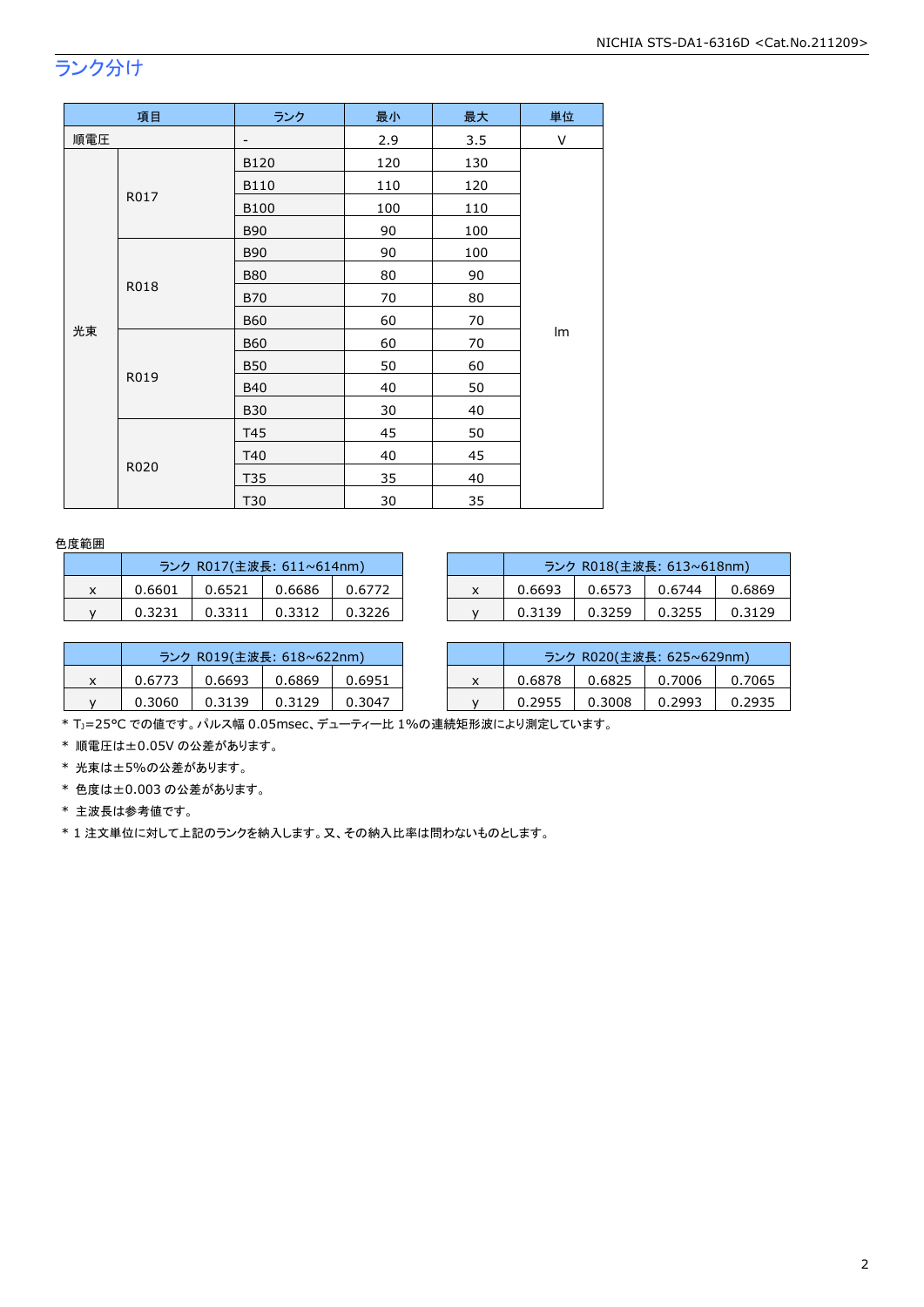色度図

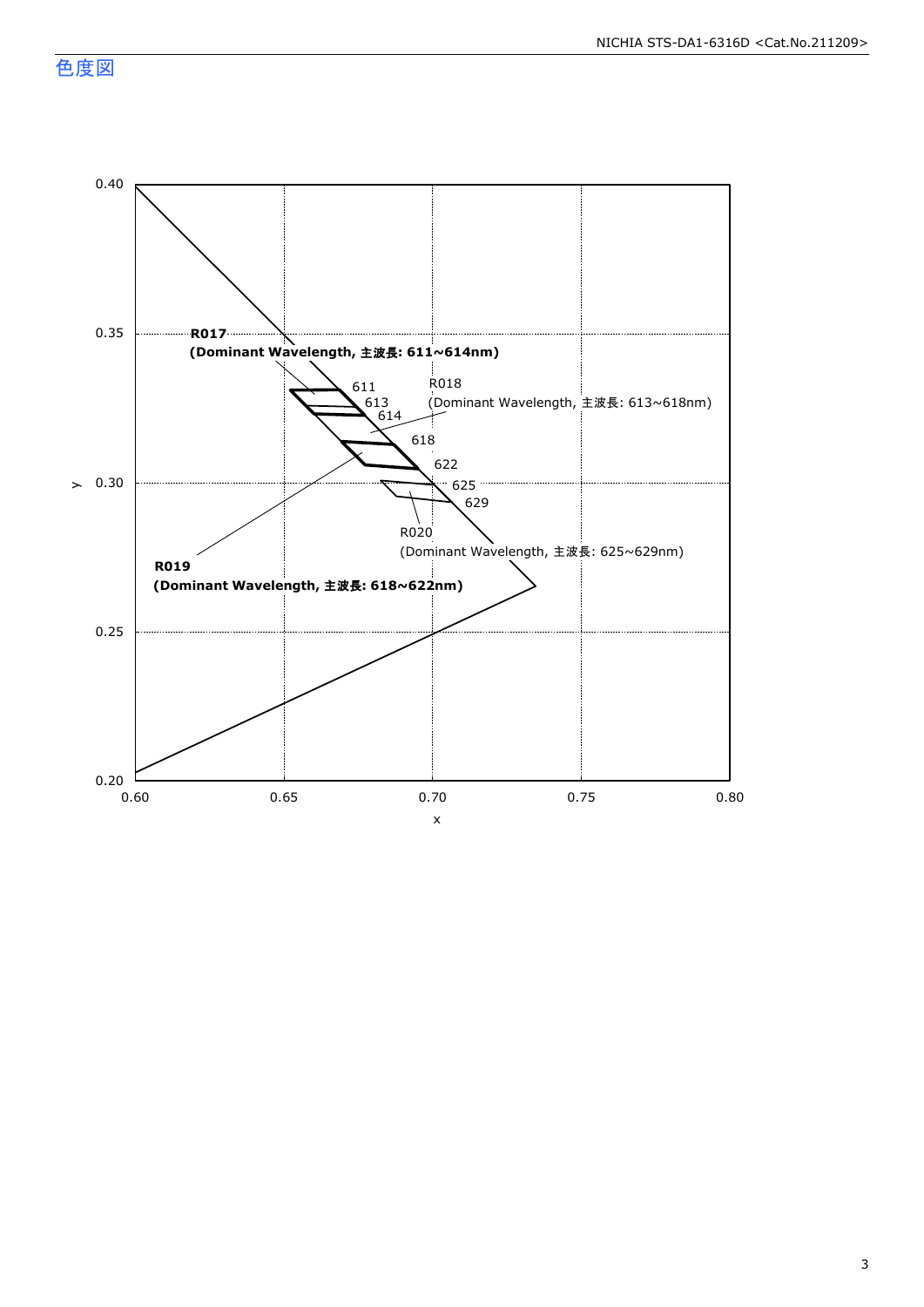### 外形寸法

Part No. NCSR170F

No. STS-DA7-17808A<br>(単位 Unit: mm, 公差 Tolerance: ±0.05)



| 項目 Item                                    | 内容 Description                    |
|--------------------------------------------|-----------------------------------|
| パッケージ材質                                    | セラミックス                            |
| Package Materials                          | Ceramics                          |
| 蛍光体板材質                                     | 硬質ガラス+シリコ―ン樹脂(蛍光体入り)              |
| Phosphor sheet                             | Hard Glass                        |
| Materials                                  | and Silicone Resin(with phosphor) |
| 封止樹脂材質<br>Encapsulating Resin<br>Materials | シリコーン樹脂<br>Silicone Resin         |
| 電極材質                                       | 余メッキ                              |
| Electrodes Materials                       | Au-plated                         |
| 質量<br>Weight                               | 0.0056q(TYP)                      |

\* バリは寸法に含まないものとします。

Dimensions do not include mold flash. The height of LED package is from the bottom of back electrode to the surface of emitting area. \* 製品高さは、裏面電極から発光エリアまでの寸法です。

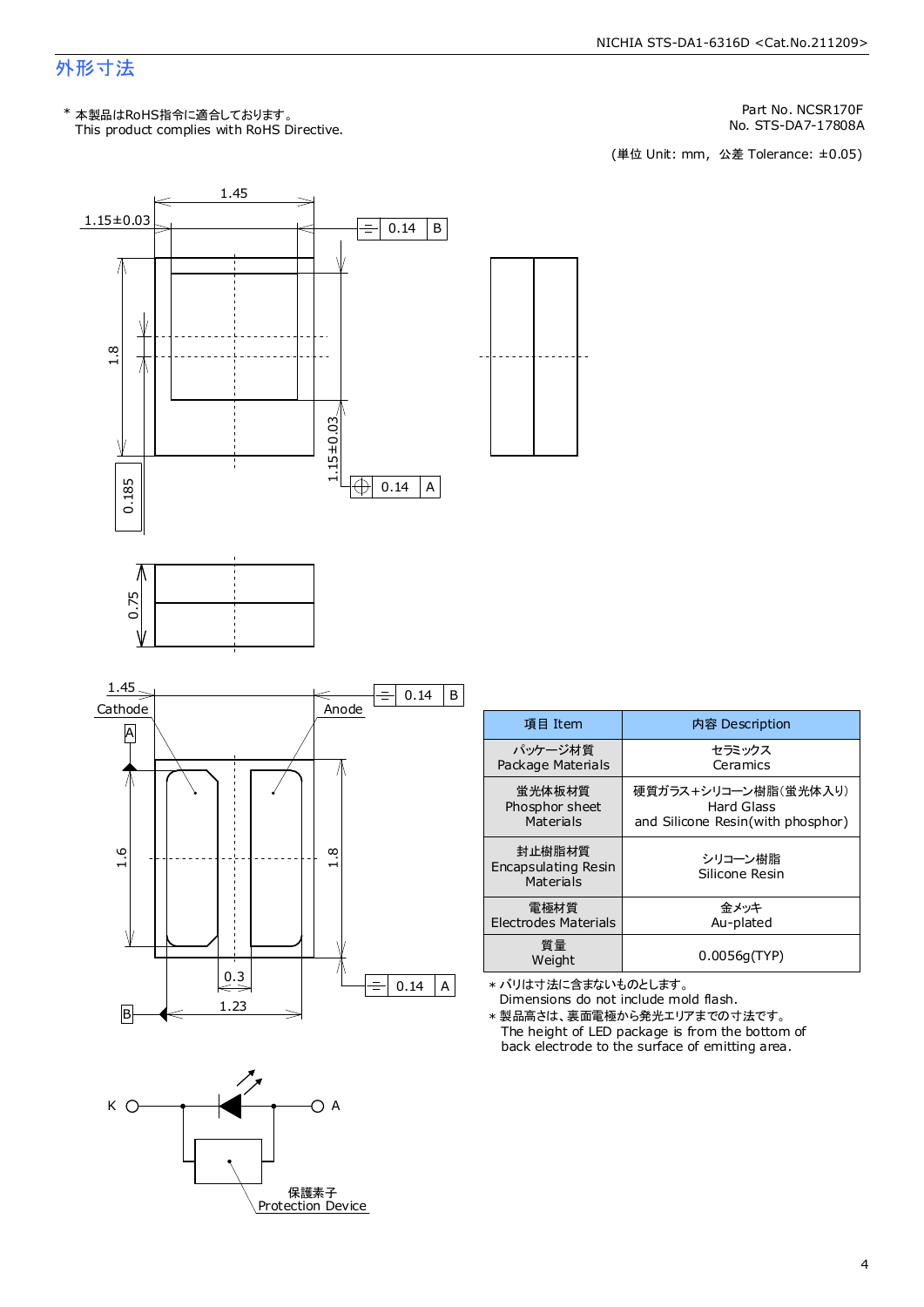### はんだ付け

● リフロー条件(Pb フリーはんだ使用時)







(単位 Unit: mm)

- \* 本製品は、リフロー対応品です。ディップはんだ、手はんだについては保証できません。
- \* リフローはんだは 2 回までとして下さい。
- \* ご使用のはんだ推奨条件を基にリフロープロファイルを設定して下さい。
- \* ピーク温度からの冷却温度勾配が緩やかになるように配慮して、急冷却を避けて下さい。
- \* 大気リフローの場合、リフロー時の熱や雰囲気の影響により、光学的劣化を起こすことがあります。リフローに際しては、窒素リフローを推奨します。
- \* 本製品は、発光面にガラスを用いているため、過度な力が加わると傷、欠け、割れ、製品の変形、断線や信頼性に影響を及ぼす恐れがあります。 推奨実装条件:

専用ノズルを推奨します。(下図ノズル図面参照)

ノズル接触部:

蛍光体板の中心。(以下の右から 2 番目の図参照)



 上図のように蛍光体板端を吸着すると欠け、割れ発生の原因となります。 実装圧力 3.5N/m㎡以下 ※但し、最大荷重 5N 以下 吸引圧力 8N/c ㎡以下(0.8kgf/c ㎡以下)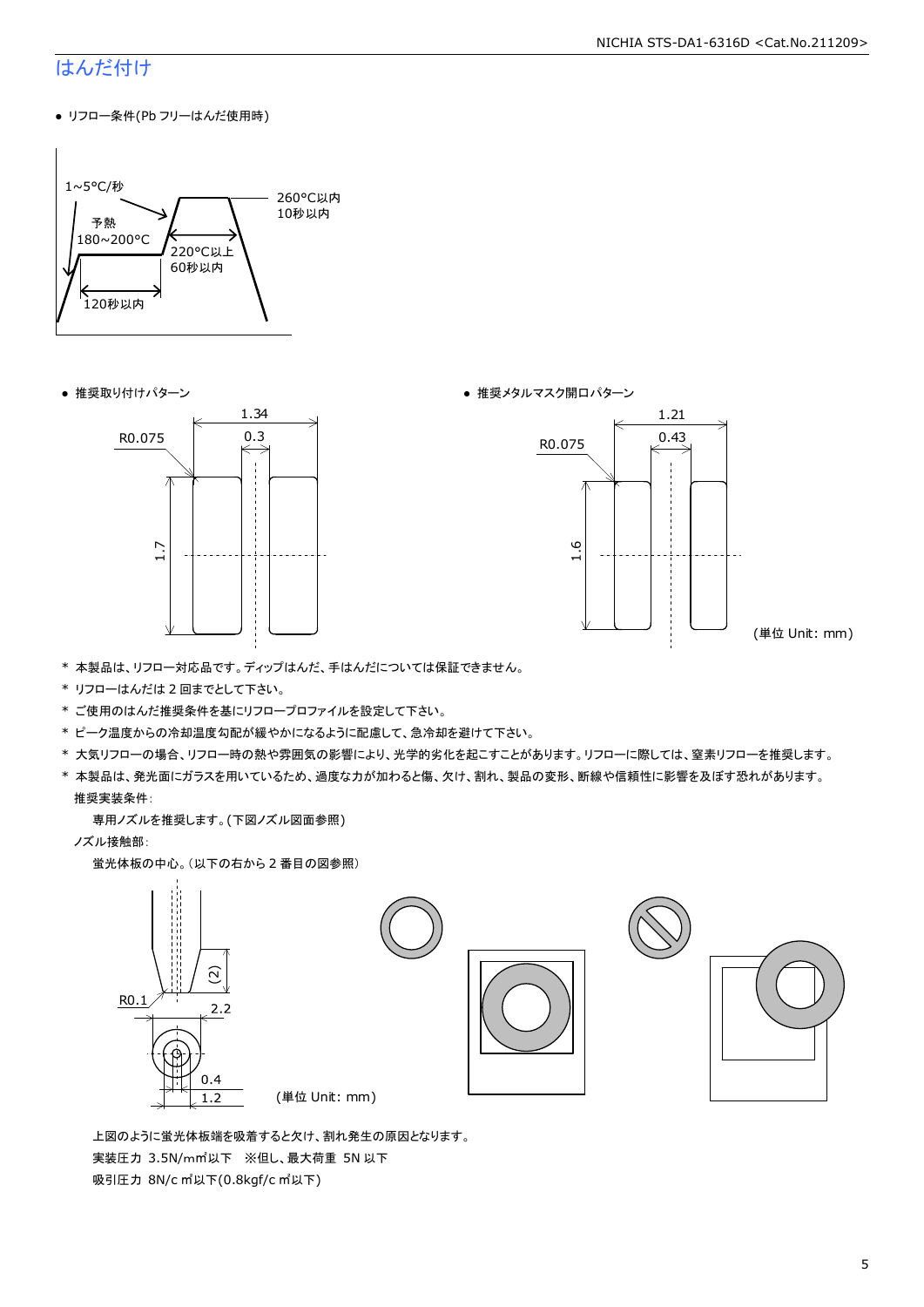- \* 基本的にはんだの取り付け後の修正は行わないで下さい。やむをえず修正する場合は、ホットプレートを使用して下さい。また、事前に修正による特性の 劣化のなきことを確認の上行って下さい。
- \* はんだ付け時、加熱された状態で LED にストレスを加えないで下さい。
- \* 実装機を使用する場合は、本製品にあった吸着ノズルを選定下さい。
- \* あくまで推奨ランドは LED を問題無く取り付けられるランドサイズとなっています。高密度実装などで実装精度が必要となる場合は、それに適したランド形 状を検討下さい。
- \* フラックスを使用する場合はノンハロゲンタイプを推奨します。また LED に直接フラックスがかかるような工程設計は行わないで下さい。
- \* 取り付けパターンに対して、はんだ種類及びはんだ塗布量が問題ないことを事前に確認して下さい。
- \* 電極パターンが全てパッケージの裏面にあるため、はんだ部が外観では確認できません。貴社にてはんだ条件を充分に確認の上でご使用下さい。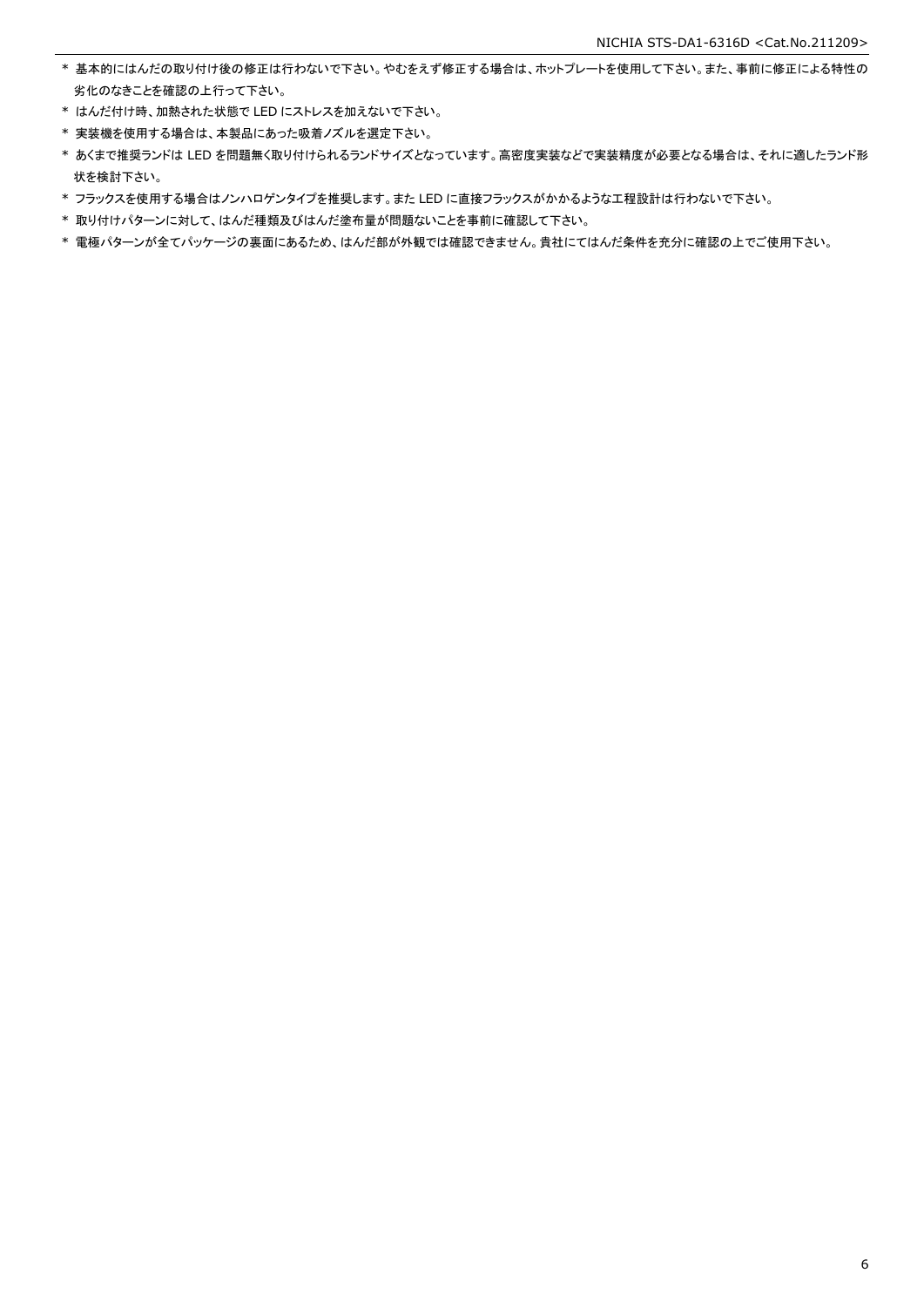### テーピング仕様

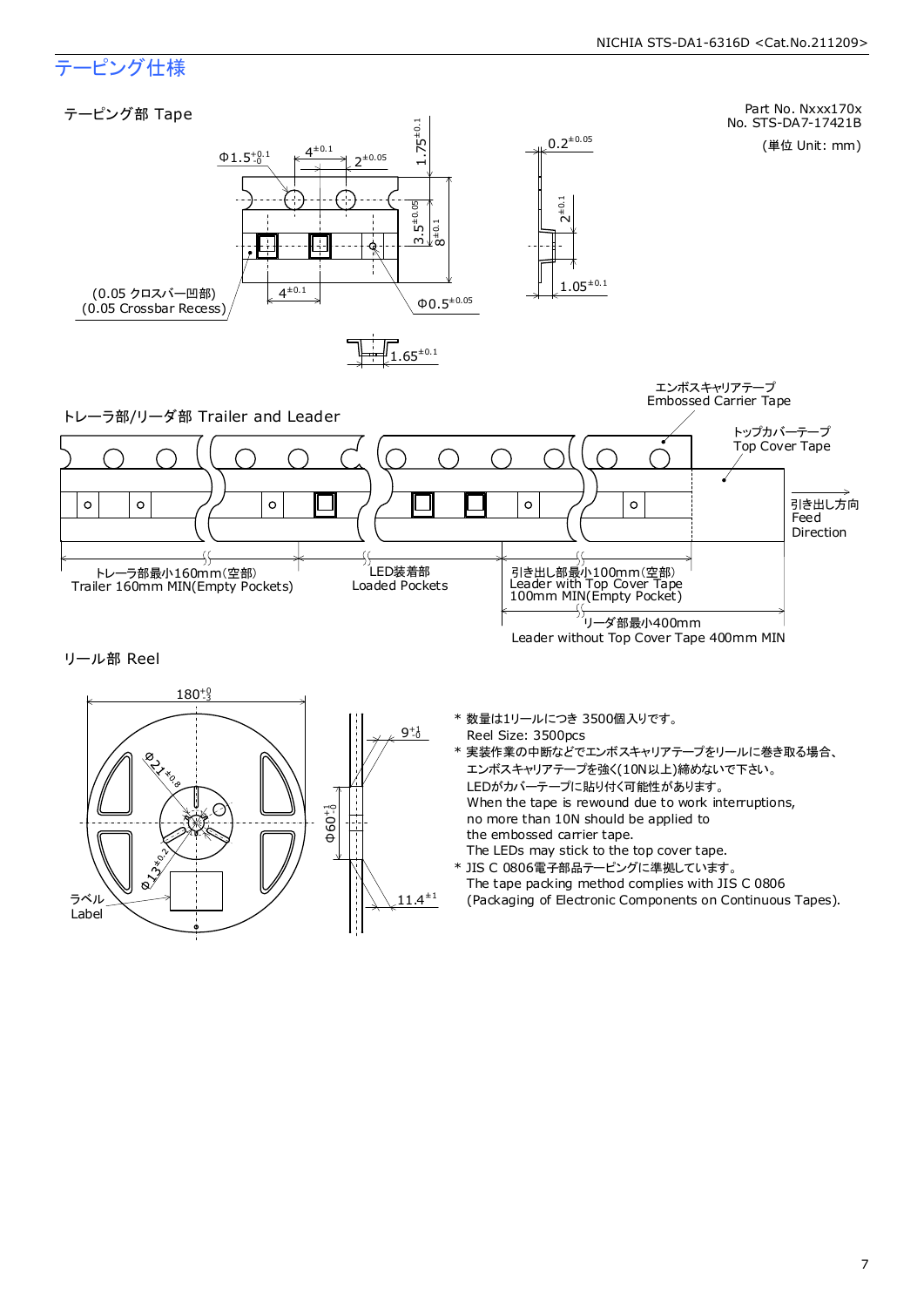### 梱包仕様

Reels are shipped with desiccants in heat-sealed moisture-proof bags. シリカゲルとともにリールをアルミ防湿袋に入れ、熱シールにより封をします。

No. STS-DA7-0006F Part No. Nxxxxxxx



Label ラベル  $\mathscr{D}$ NICHIA XXXX LED PART NO.: **Nxxxxxxx** \*\*\*\*\*\*\* LOT: YMxxxx-RRR QTY.: PCS<br>RoHS INAKA, ANAN, TOKUSHIMA, JA

Moisture-proof bags are packed in cardboard boxes with corrugated partitions. アルミ防湿袋を並べて入れ、ダンボールで仕切ります。





- 客先型名が設定されていない場合は空白です。 客先型名を\*\*\*\*\*\*\*で示します。 If not provided, it will not be indicated on the label. \*\*\*\*\*\*\* is the customer part number.
- For details, see "LOT NUMBERING CODE" in this document. ロット表記方法についてはロット番号の項を<br>参照して下さい。 \*
- The label does not have the RANK field for un-ranked products. ランク分けがない場合はランク表記はありません。 \*
- Products shipped on tape and reel are packed in a moisture-proof bag. They are shipped in cardboard boxes to protect them from external forces during transportation. 本製品はテーピングしたのち、輸送の衝撃から保護するためダンボールで梱包します。 \*
- Do not drop or expose the box to external forces as it may damage the products. 取り扱いに際して、落下させたり、強い衝撃を与えたりしますと、製品を損傷させる原因になりますので注意して下さい。 \*
- Do not expose to water. The box is not water-resistant. ダンボールには防水加工がされておりませんので、梱包箱が水に濡れないよう注意して下さい。 \*
- \* Using the original package material or equivalent in transit is recommended. 輸送、運搬に際して弊社よりの梱包状態あるいは同等の梱包を行って下さい。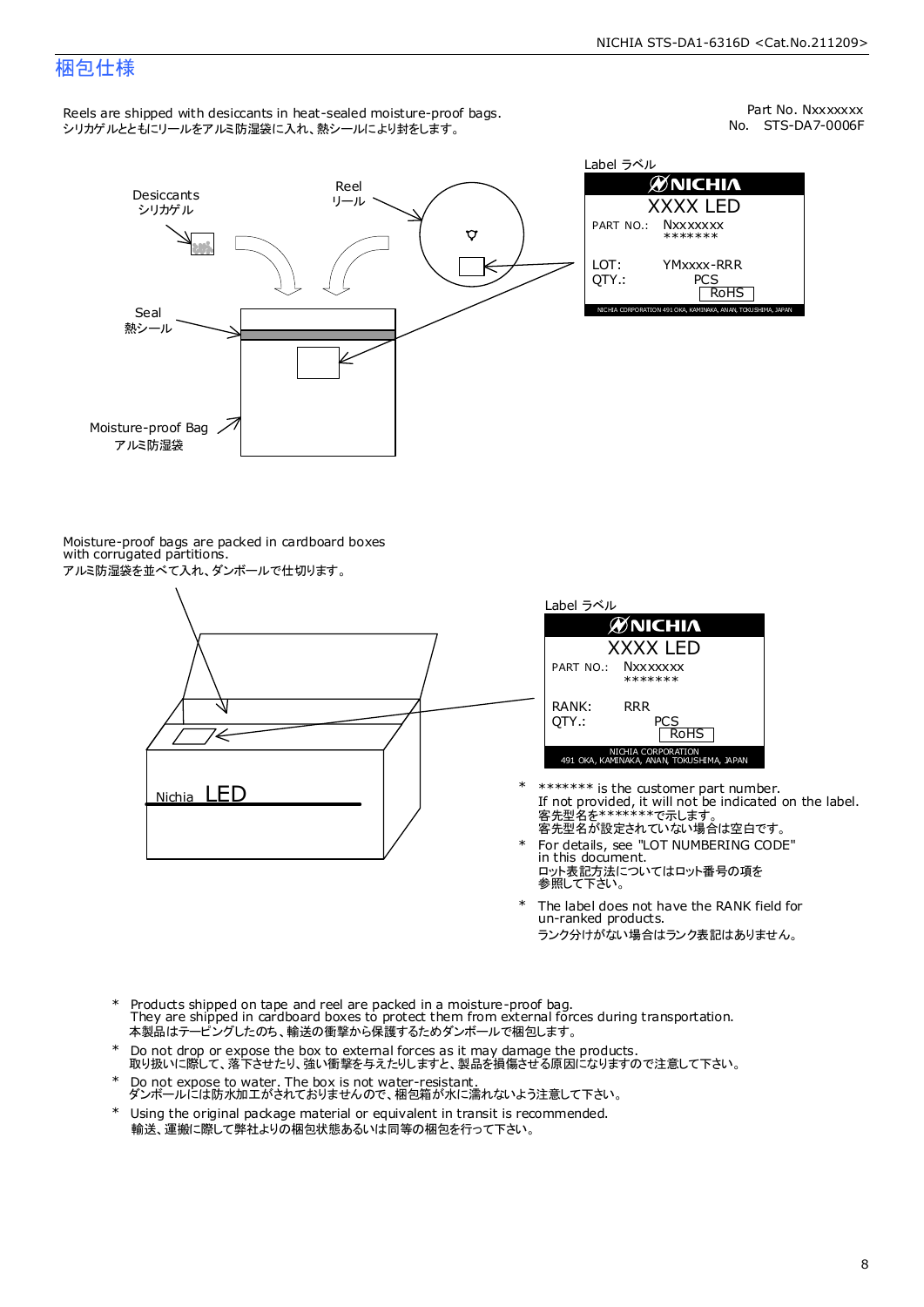### ロット番号

ロット番号は以下のように英数字で表記します。

- YMxxxx RRR
- Y 製造年

| 年    |   |
|------|---|
| 2020 | Κ |
| 2021 |   |
| 2022 | м |
| 2023 | Ν |
| 2024 | 0 |
| 2025 | P |

#### M - 製造月

| F          | M | F  | M |
|------------|---|----|---|
|            |   |    |   |
|            |   | 8  | 8 |
|            |   | q  |   |
|            |   | 10 | А |
|            | 5 | 11 | R |
| $\epsilon$ | 6 | 12 |   |

 xxxx-当社管理番号 RRR-色度ランク、光束ランク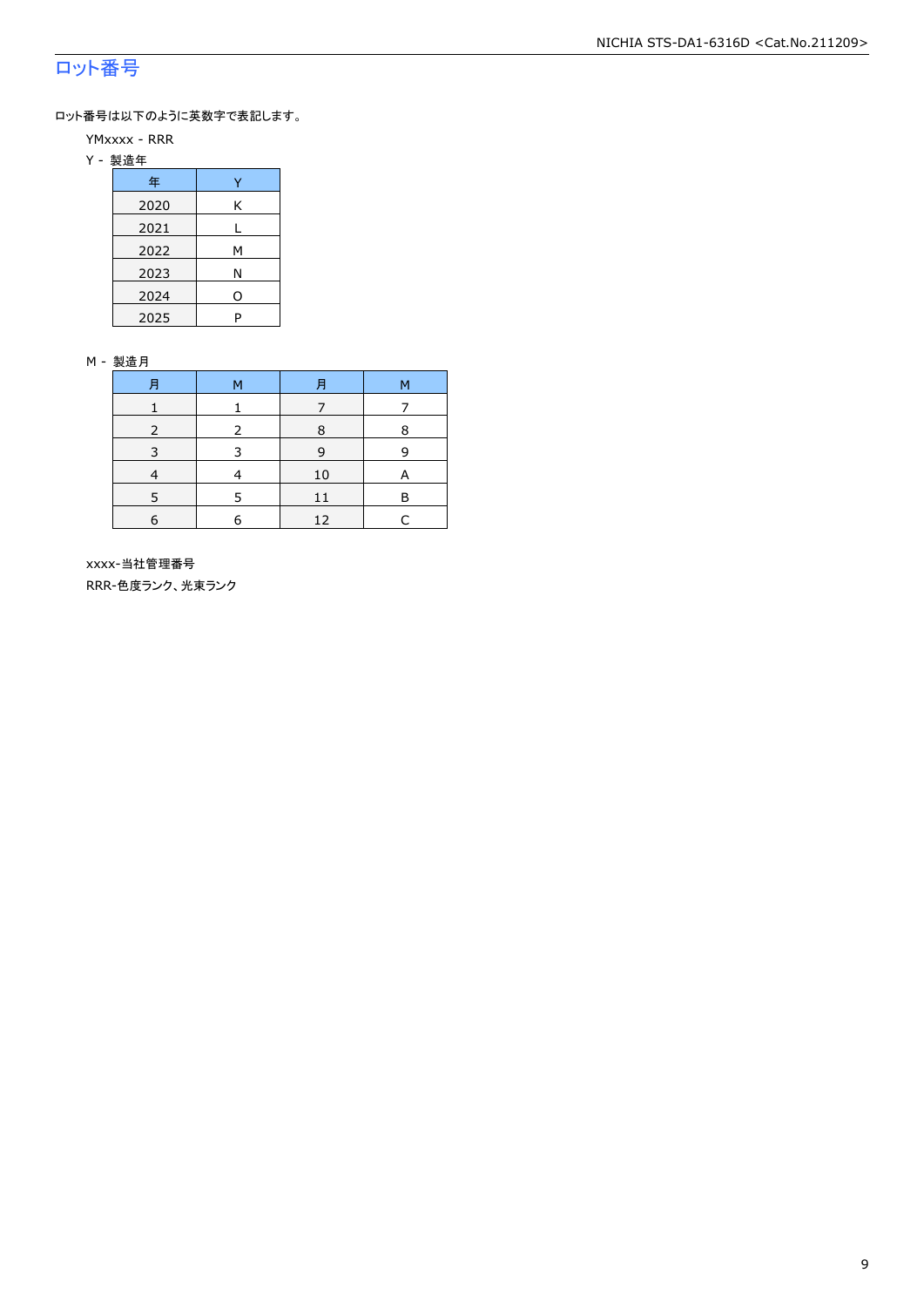## ディレーティング特性

Part No. NCSR170F No. STS-DA7-18084



**Solder Temperature(Cathode Side) vs Allowable Forward Current** はんだ接合部温度**(**カソード側**)-**許容順電流特性







#### 10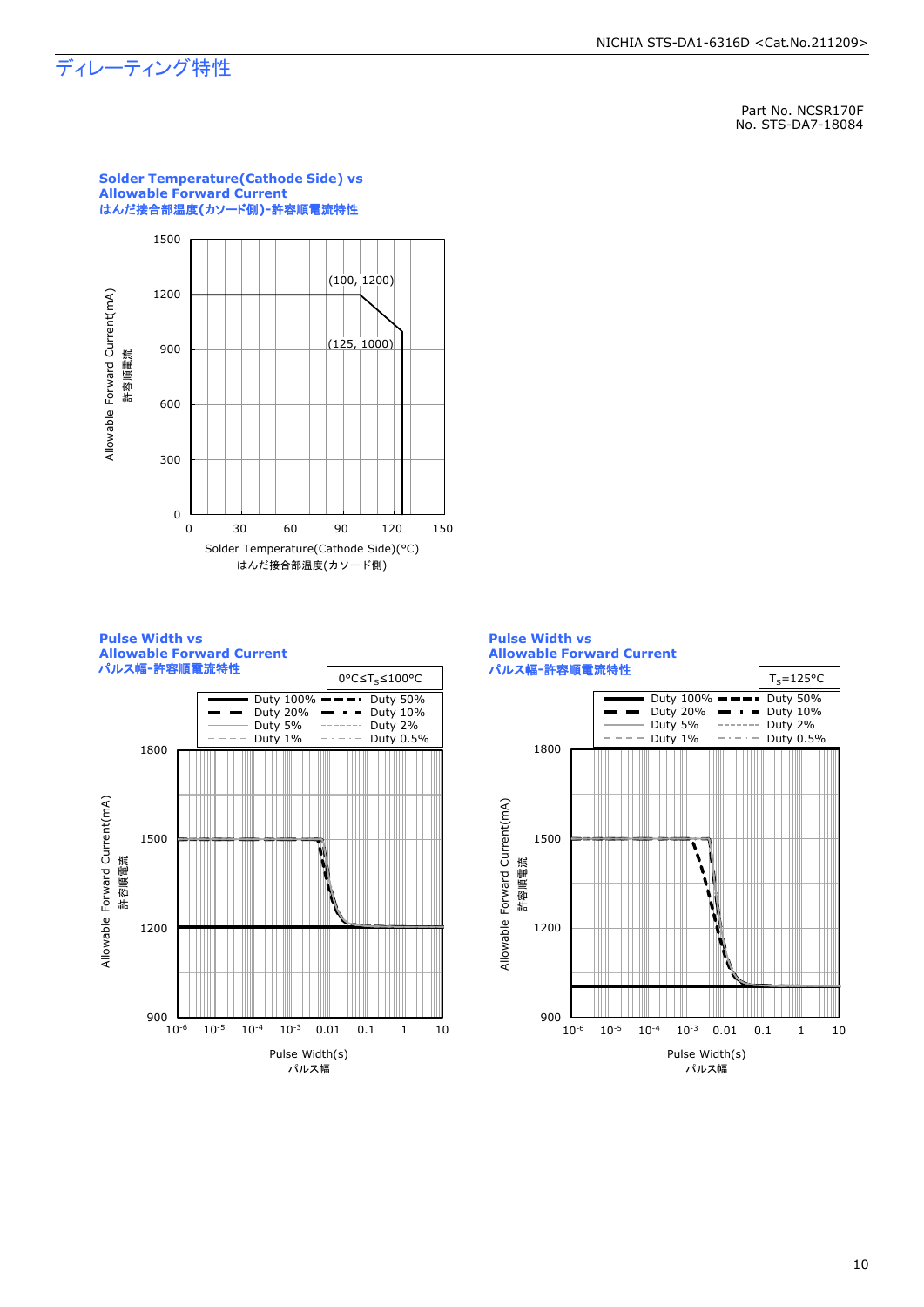\* All characteristics shown are for reference only and are not guaranteed. 本特性は参考です。

Part No. NCSR170F No. STS-DA7-17810B

\* Characteristics measured in a continuous square wave pulse mode with a pulse width of 0.05msec and a duty cycle of 1%. パルス幅0.05msec、デューティー比1%の連続矩形波により測定しています。





\* The graphs above show the characteristics for R017 LEDs, including sub-bins, of this product. 本特性は色度ランクR017(ランク座標範囲内の特別ランクを含む)に対応しています。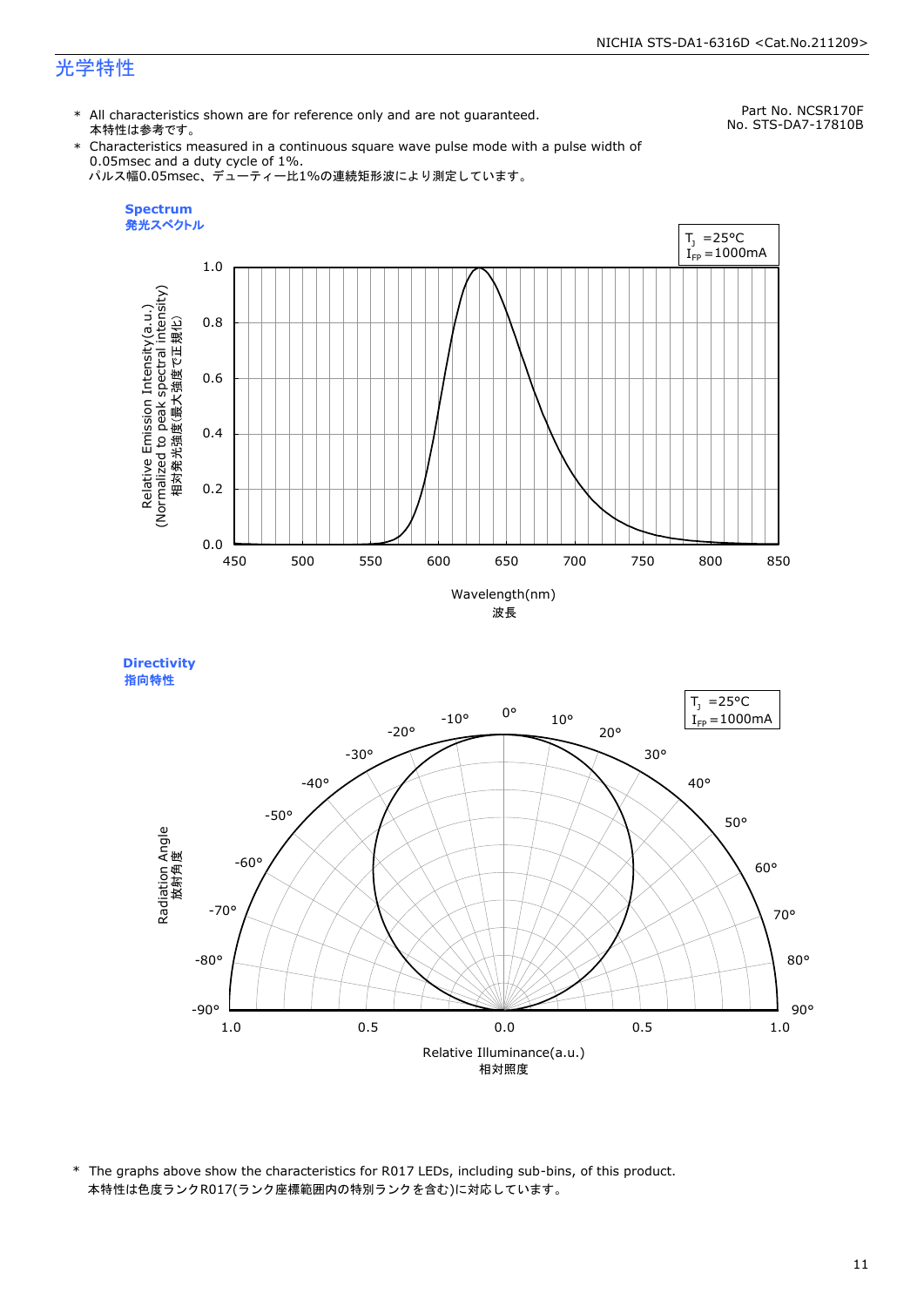\* All characteristics shown are for reference only and are not guaranteed. 本特性は参考です。

Part No. NCSR170F No. STS-DA7-17811B

\* Characteristics measured in a continuous square wave pulse mode with a pulse width of 0.05msec and a duty cycle of 1%. パルス幅0.05msec、デューティー比1%の連続矩形波により測定しています。





\* The graphs above show the characteristics for R018 LEDs, including sub-bins, of this product. 本特性は色度ランクR018(ランク座標範囲内の特別ランクを含む)に対応しています。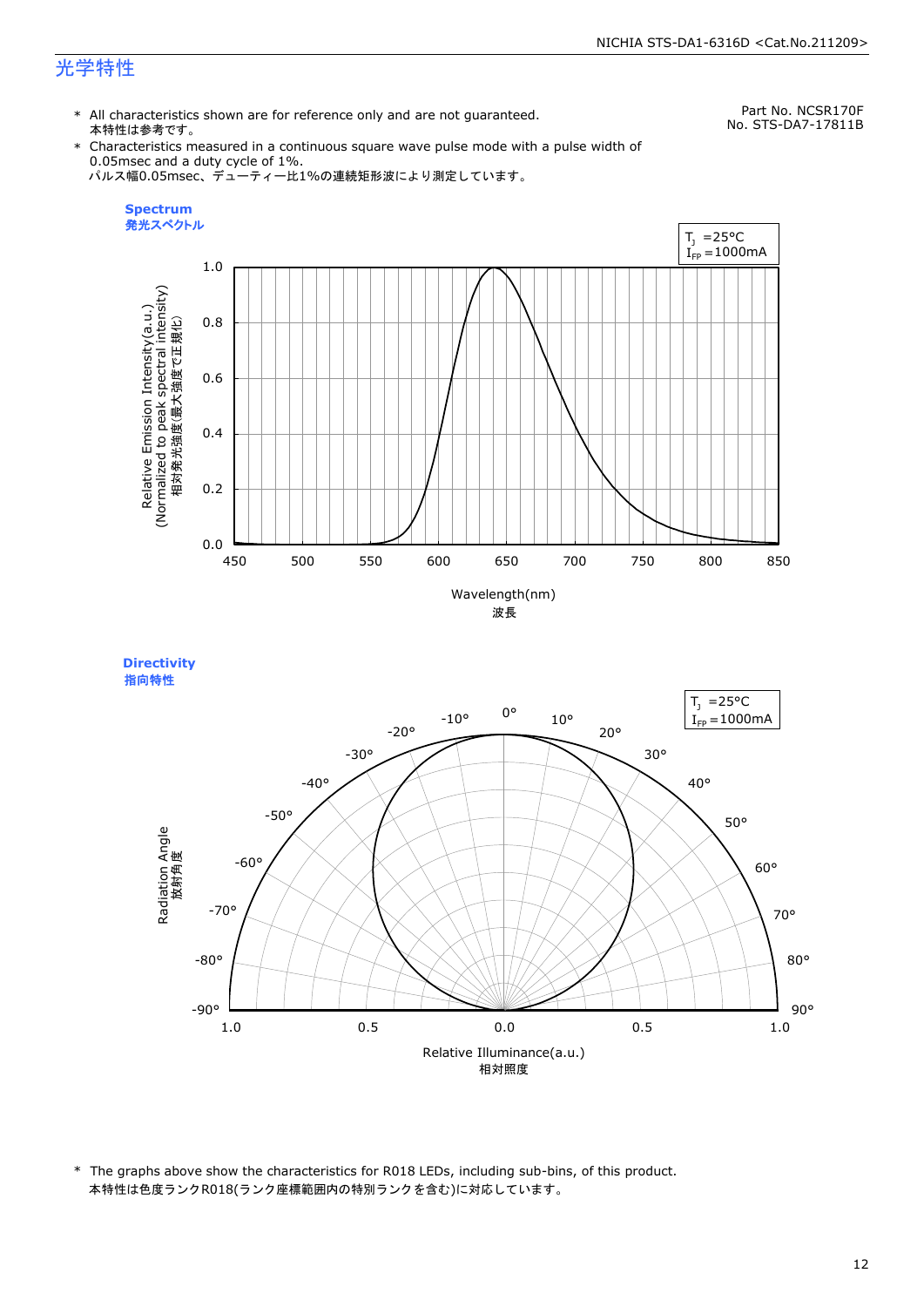\* All characteristics shown are for reference only and are not guaranteed. 本特性は参考です。

Part No. NCSR170F No. STS-DA7-17812B

\* Characteristics measured in a continuous square wave pulse mode with a pulse width of 0.05msec and a duty cycle of 1%. パルス幅0.05msec、デューティー比1%の連続矩形波により測定しています。



Relative Illuminance(a.u.) 相対照度 90° 80° 70° 60° 50° 40° 30° 20° 10° 0° -10° -20° -30°  $-40^\circ$ -50° -60° -70° -80° -90° **Directivity**  指向特性Radiation Angle<br>放射角度 1.0 0.5 0.0 0.5 1.0  $I_{FP} = 1000$ mA

\* The graphs above show the characteristics for R019 LEDs, including sub-bins, of this product. 本特性は色度ランクR019(ランク座標範囲内の特別ランクを含む)に対応しています。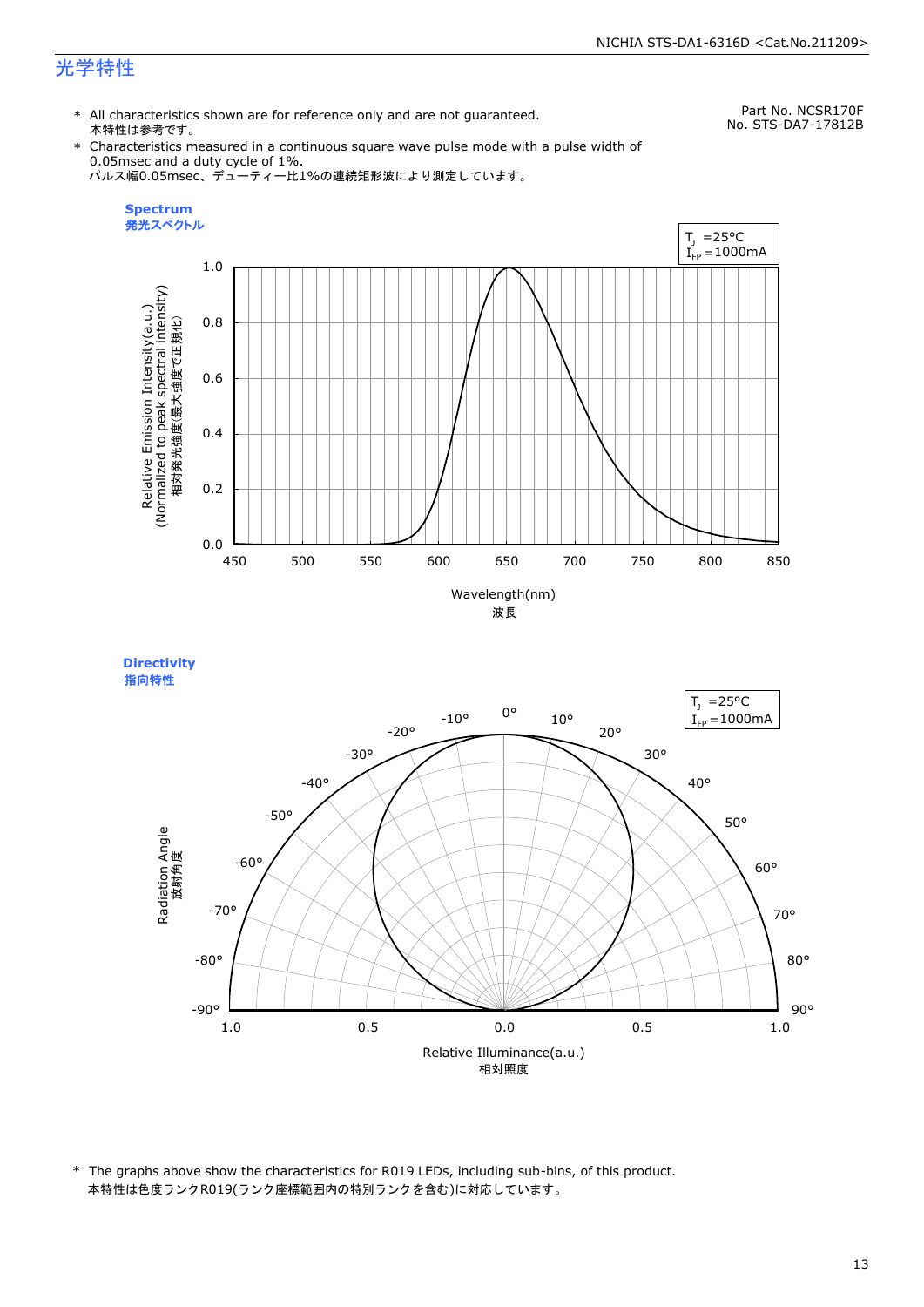**Directivity** 

\* All characteristics shown are for reference only and are not guaranteed. 本特性は参考です。

Part No. NCSR170F No. STS-DA7-17813B

\* Characteristics measured in a continuous square wave pulse mode with a pulse width of 0.05msec and a duty cycle of 1%. パルス幅0.05msec、デューティー比1%の連続矩形波により測定しています。



Relative Illuminance(a.u.) 相対照度 90° 80° 70° 60° 50° 40° 30° 20° 10° 0° -10° -20° -30°  $-40^\circ$ -50° -60° -70° -80° -90° 指向特性Radiation Angle<br>放射角度 1.0 0.5 0.0 0.5 1.0  $I_{FP} = 1000$ mA

\* The graphs above show the characteristics for R020 LEDs, including sub-bins, of this product. 本特性は色度ランクR020(ランク座標範囲内の特別ランクを含む)に対応しています。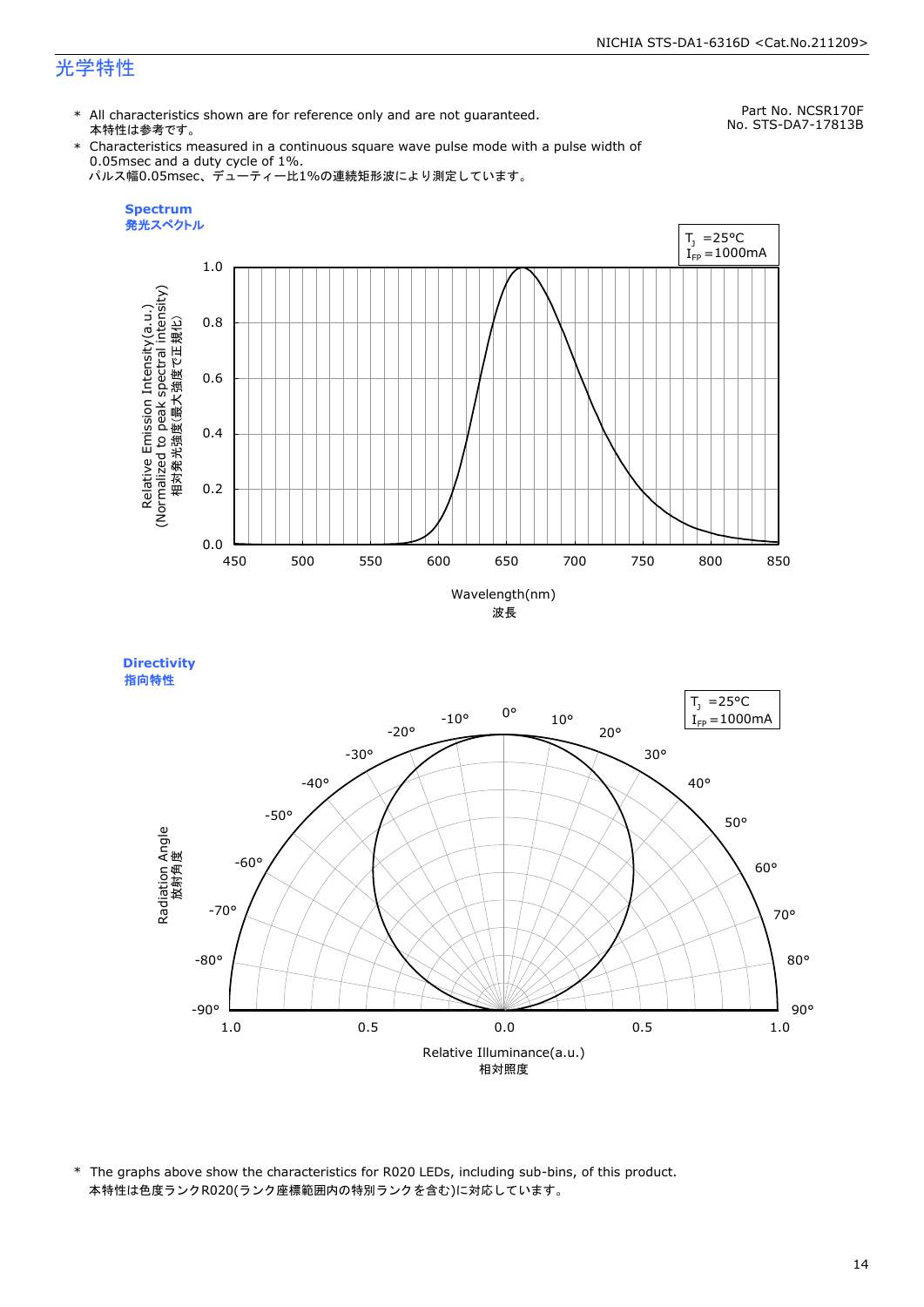\* All characteristics shown are for reference only and are not guaranteed. 本特性は参考です。

Part No. NCSR170F No. STS-DA7-17814C

\* Characteristics measured in a continuous square wave pulse mode with a pulse width of 0.05msec and a duty cycle of 1%.

パルス幅0.05msec、デューティー比1%の連続矩形波により測定しています。





**Forward Current vs Junction Temperature vs Relative Luminous Flux Relative Luminous Flux** ジャンクション温度**-**相対光束特性 順電流**-**相対光束特性  $T_1 = 25^{\circ}C$  |  $I_{FP} = 1000 \text{ mA}$ 2.0 1.4 Relative Luminous Flux(a.u.) (Normalized at  $I_{\text{FP}}$ =1000mA) 相対光束(I<sub>FP</sub>=1000mAで正規化) 相対光束(IFP=1000mAで正規化)  $(100001$  at  $I_{\text{fp}}$  at  $I_{\text{F}}$  because  $\lambda$ 1.2 Relative Luminous Flux(a.u.) Relative Luminous Flux(a.u.) Relative Luminous Flux(a.u.) 相対光束(T」 =25°Cで正規化) 1.5 (Normalized at  $T_1$  =25°C) 1.0 m i 1.0 0.8 0.5 0.6 0.0 0.4 0 300 600 900 1200 1500 1800 -60 -30 0 30 60 90 120 150 180 Forward Current(mA) Junction Temperature(°C) 順電流 ジャンクション温度

本特性は色度ランクR017(ランク座標範囲内の特別ランクを含む)に対応しています。 \* The graphs above show the characteristics for R017 LEDs, including sub-bins, of this product.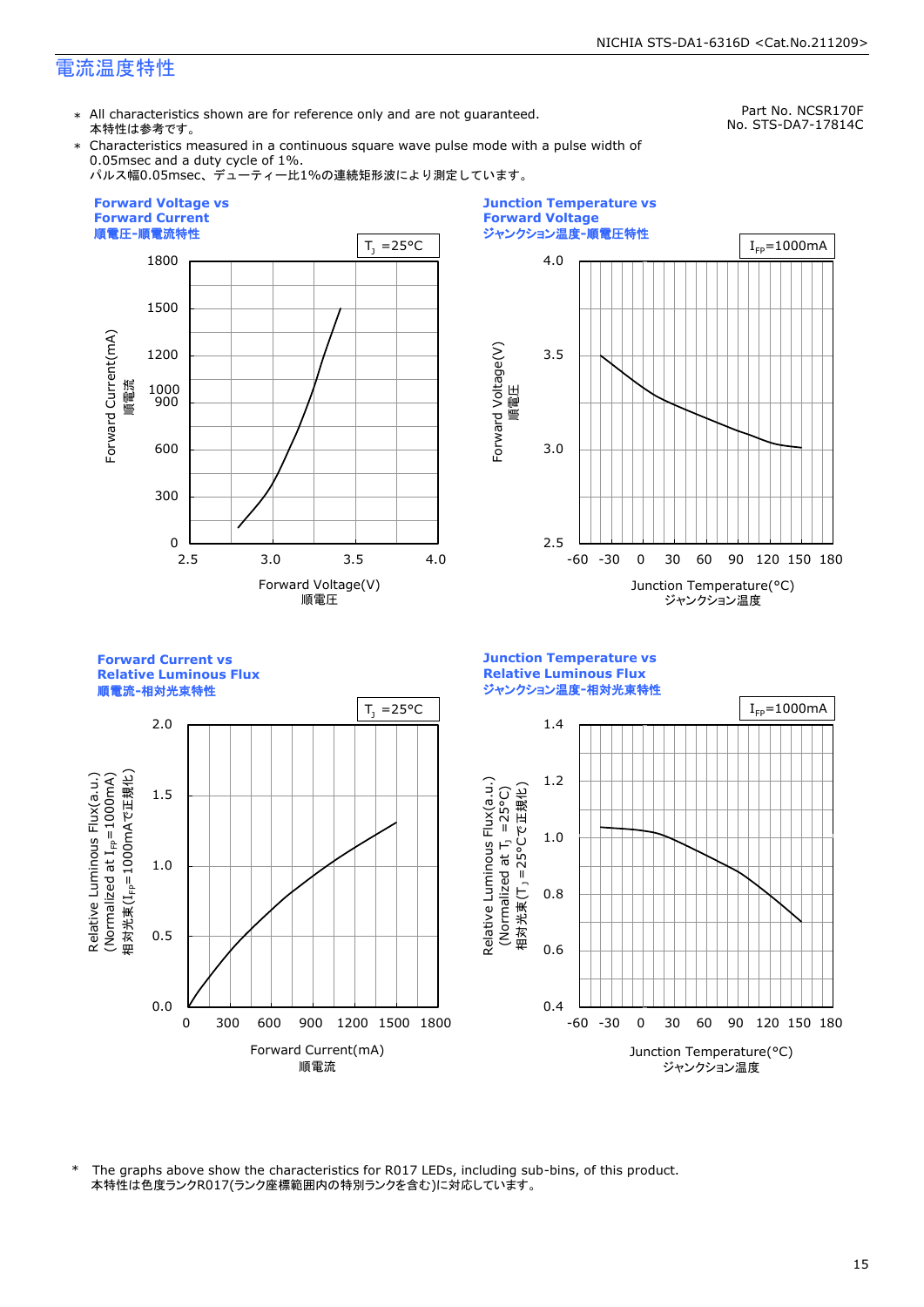\* All characteristics shown are for reference only and are not guaranteed. 本特性は参考です。

Part No. NCSR170F No. STS-DA7-17815C

\* Characteristics measured in a continuous square wave pulse mode with a pulse width of 0.05msec and a duty cycle of 1%.







**Forward Current vs Junction Temperature vs Relative Luminous Flux Relative Luminous Flux** ジャンクション温度**-**相対光束特性 順電流**-**相対光束特性  $T_1 = 25^{\circ}C$  |  $I_{FP} = 1000 \text{ mA}$ 2.0 1.4 Relative Luminous Flux(a.u.) (Normalized at  $I_{\text{FP}}$ =1000mA) 相対光束(I<sub>FP</sub>=1000mAで正規化) 相対光束(IFP=1000mAで正規化)  $(100001$  at  $I_{\text{fp}}$  at  $I_{\text{F}}$  because  $\lambda$ 1.2 Relative Luminous Flux(a.u.) Relative Luminous Flux(a.u.) Relative Luminous Flux(a.u.) 相対光束(T」 =25°Cで正規化) 1.5 (Normalized at  $T_1$  =25°C) 1.0 m i 1.0 0.8 0.5 0.6 0.0 0.4 0 300 600 900 1200 1500 1800 -60 -30 0 30 60 90 120 150 180 Forward Current(mA) Junction Temperature(°C) 順電流 ジャンクション温度

本特性は色度ランクR018(ランク座標範囲内の特別ランクを含む)に対応しています。 \* The graphs above show the characteristics for R018 LEDs, including sub-bins, of this product.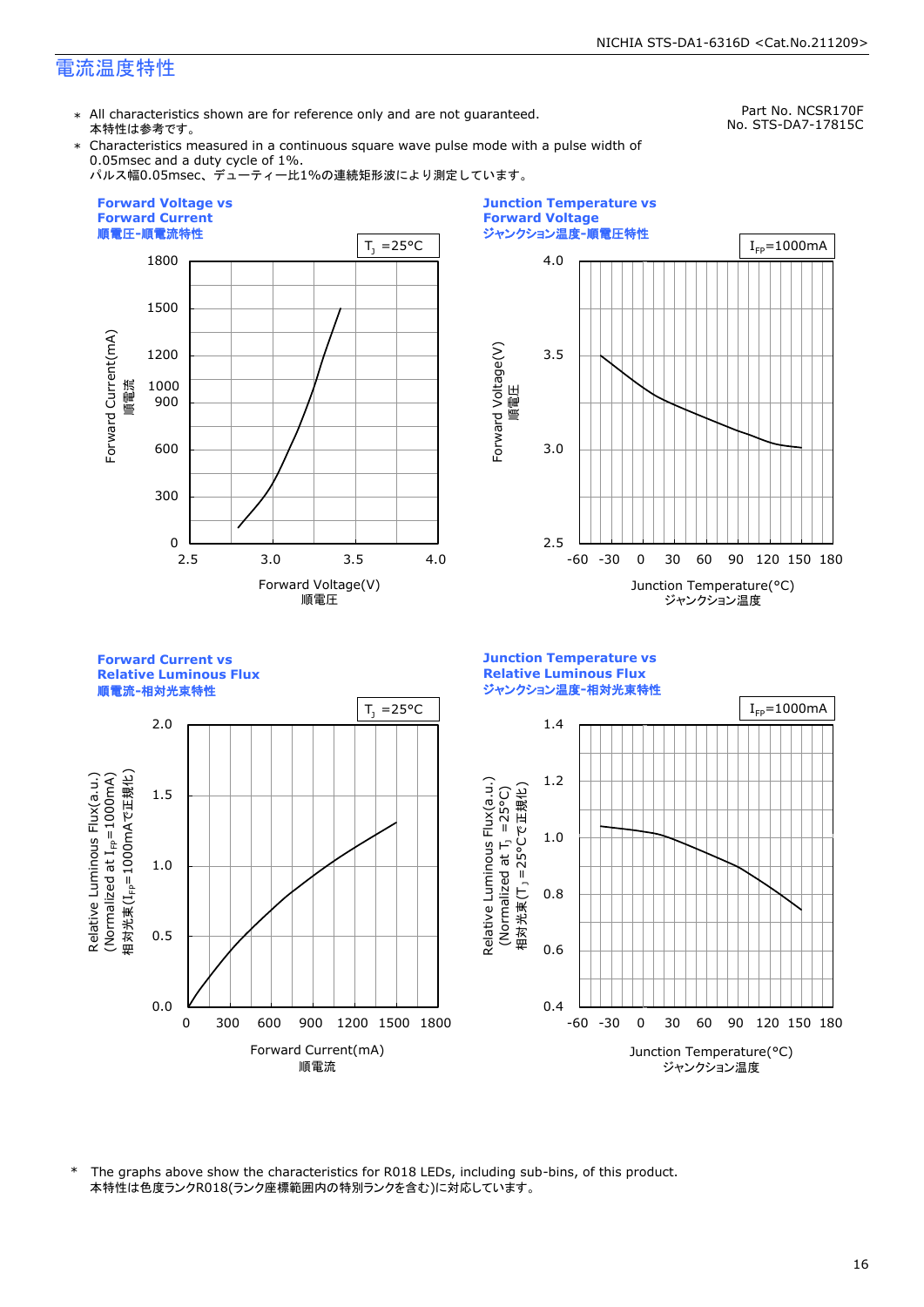\* All characteristics shown are for reference only and are not guaranteed. 本特性は参考です。

Part No. NCSR170F No. STS-DA7-17816C

\* Characteristics measured in a continuous square wave pulse mode with a pulse width of 0.05msec and a duty cycle of 1%.

パルス幅0.05msec、デューティー比1%の連続矩形波により測定しています。







本特性は色度ランクR019(ランク座標範囲内の特別ランクを含む)に対応しています。 \* The graphs above show the characteristics for R019 LEDs, including sub-bins, of this product.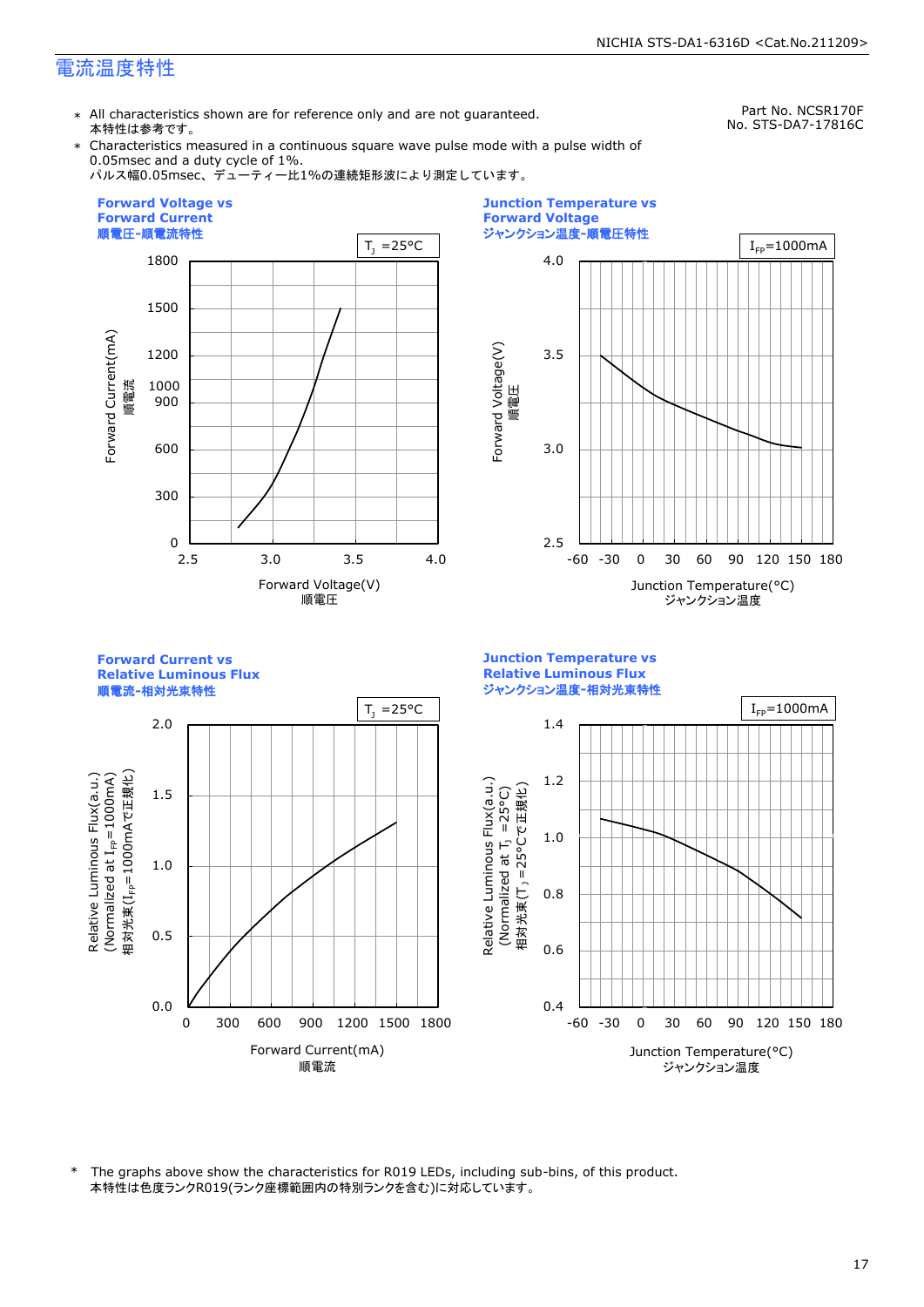\* All characteristics shown are for reference only and are not guaranteed. 本特性は参考です。

Part No. NCSR170F No. STS-DA7-17817C

\* Characteristics measured in a continuous square wave pulse mode with a pulse width of 0.05msec and a duty cycle of 1%.

パルス幅0.05msec、デューティー比1%の連続矩形波により測定しています。





**Forward Current vs Junction Temperature vs Relative Luminous Flux Relative Luminous Flux** ジャンクション温度**-**相対光束特性 順電流**-**相対光束特性  $T_1 = 25^{\circ}C$  |  $I_{FP} = 1000 \text{mA}$ 2.0 1.4 Relative Luminous Flux(a.u.) (Normalized at  $I_{\text{FP}}$ =1000mA) 相対光束(I<sub>FP</sub>=1000mAで正規化) 相対光束(IFP=1000mAで正規化)  $(100001$  at  $I_{\text{fp}}$  at  $I_{\text{F}}$  because  $\lambda$ Relative Luminous Flux(a.u.) Relative Luminous Flux(a.u.) Relative Luminous Flux(a.u.) 相対光束(T」 =25°Cで正規化) 1.5 1.2 (Normalized at  $T_1$  =25°C) m i 1.0 1.0 0.5 0.8 0.0 0.6 0 300 600 900 1200 1500 1800 -60 -30 0 30 60 90 120 150 180 Forward Current(mA) Junction Temperature(°C) 順電流 ジャンクション温度

本特性は色度ランクR020(ランク座標範囲内の特別ランクを含む)に対応しています。 \* The graphs above show the characteristics for R020 LEDs, including sub-bins, of this product.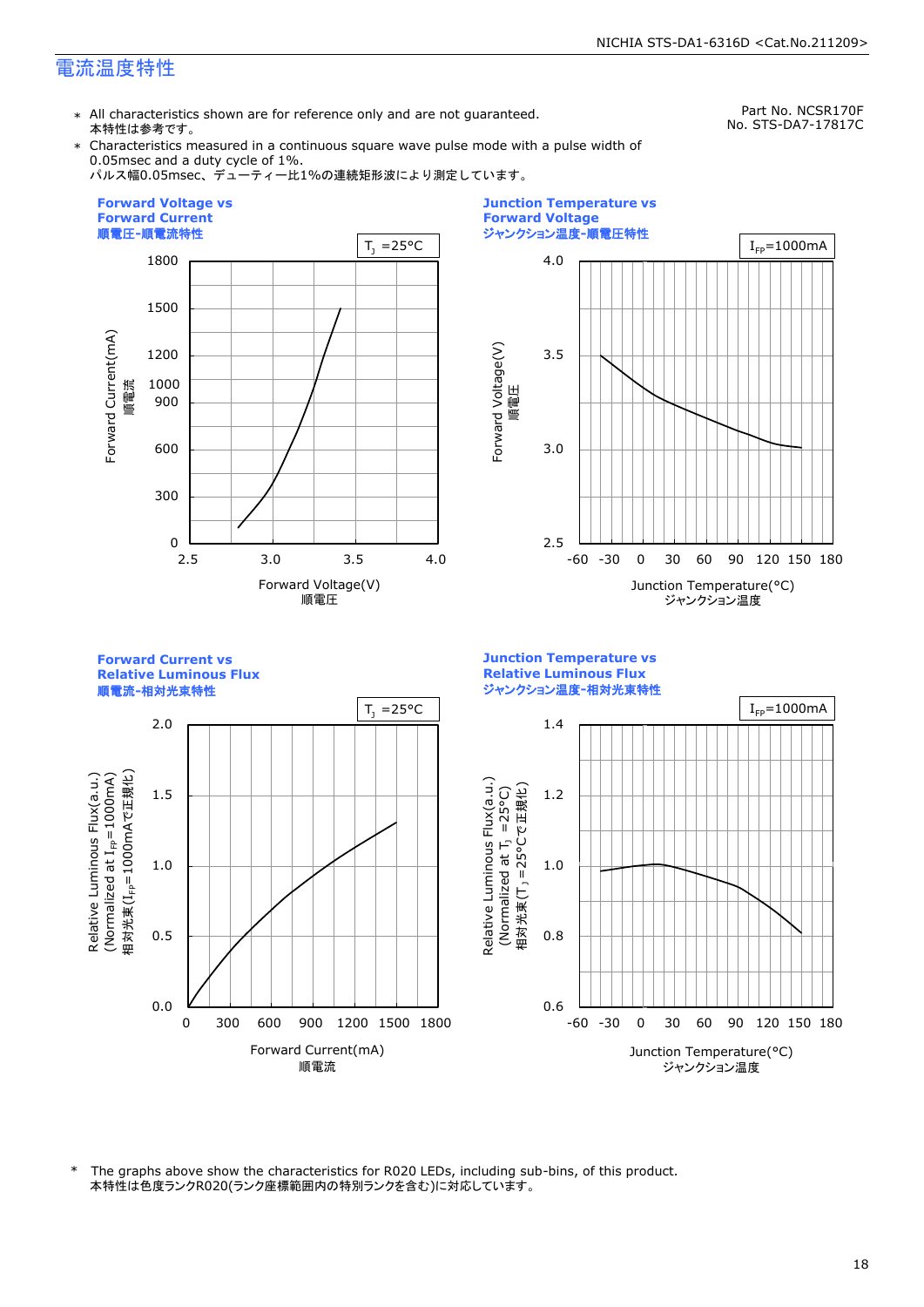\* All characteristics shown are for reference only and are not guaranteed. 本特性は参考です。

Part No. NCSR170F No. STS-DA7-17818C

\* Characteristics measured in a continuous square wave pulse mode with a pulse width of 0.05msec and a duty cycle of 1%.



\* The graphs above show the characteristics for R017 LEDs, including sub-bins, of this product. 本特性は色度ランクR017(ランク座標範囲内の特別ランクを含む)に対応しています。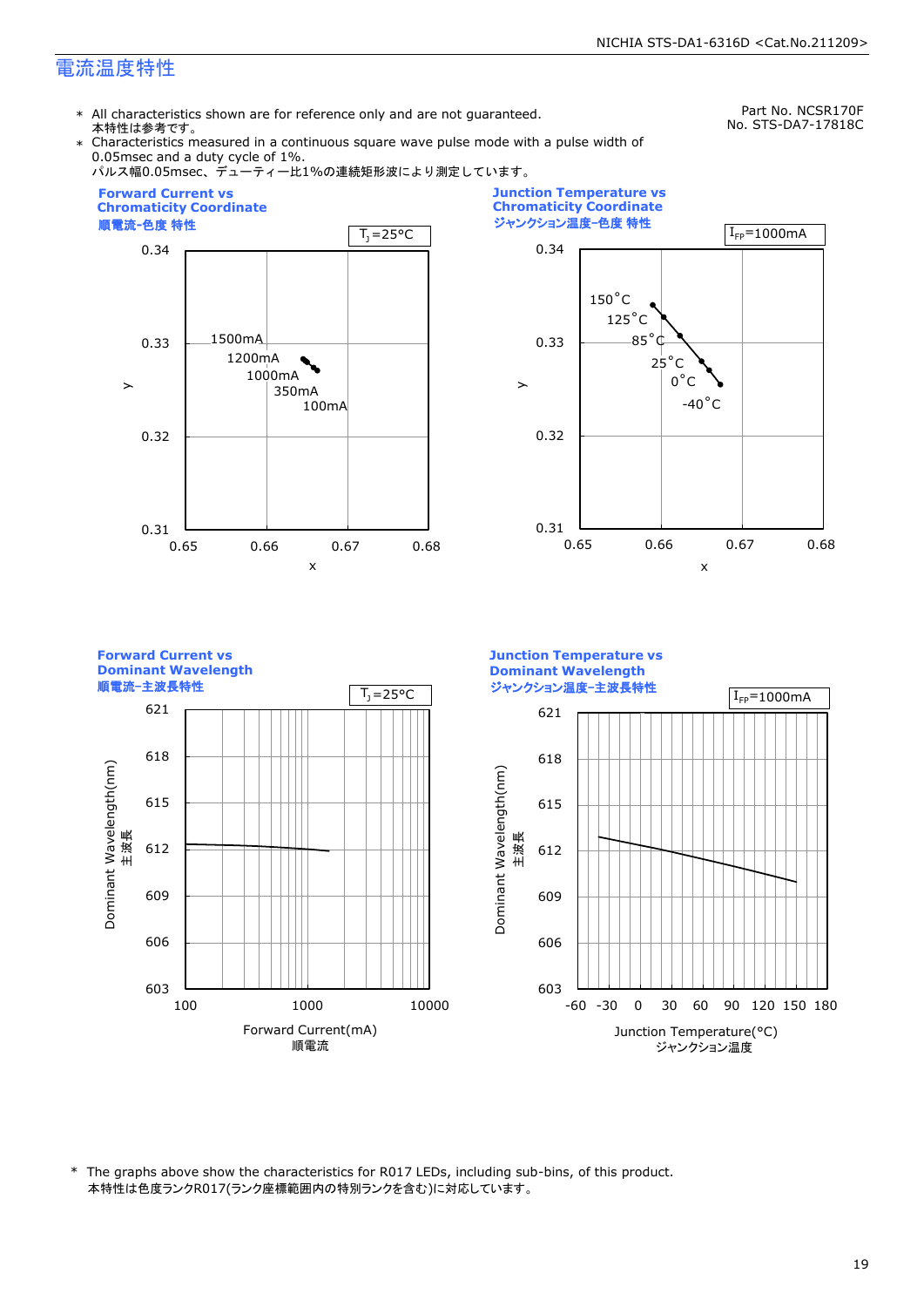\* All characteristics shown are for reference only and are not guaranteed. 本特性は参考です。

Part No. NCSR170F No. STS-DA7-17819C

\* Characteristics measured in a continuous square wave pulse mode with a pulse width of 0.05msec and a duty cycle of 1%.



\* The graphs above show the characteristics for R018 LEDs, including sub-bins, of this product. 本特性は色度ランクR018(ランク座標範囲内の特別ランクを含む)に対応しています。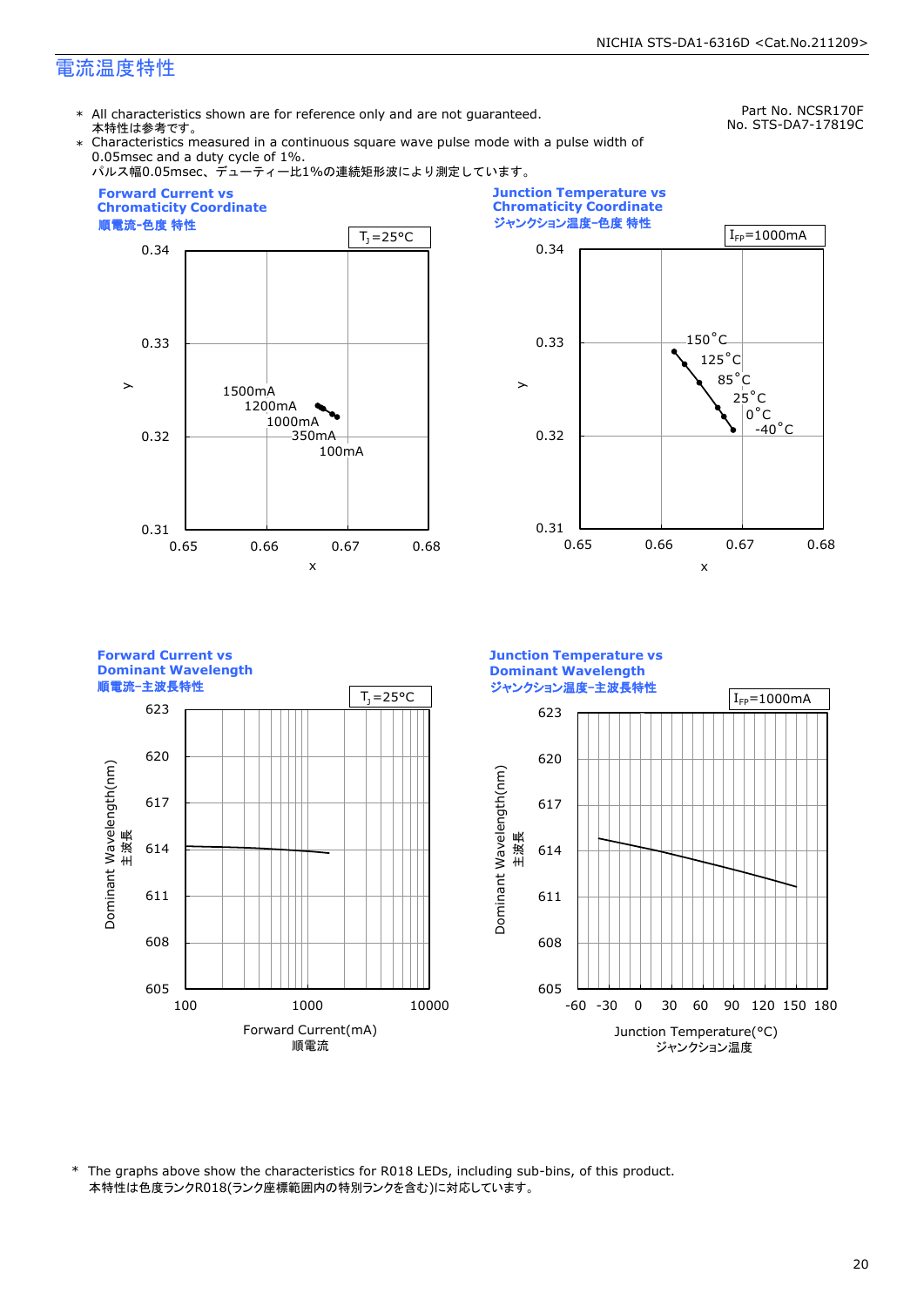\* All characteristics shown are for reference only and are not guaranteed. 本特性は参考です。

Part No. NCSR170F No. STS-DA7-17820C

Characteristics measured in a continuous square wave pulse mode with a pulse width of 0.05msec and a duty cycle of 1%.



\* The graphs above show the characteristics for R019 LEDs, including sub-bins, of this product. 本特性は色度ランクR019(ランク座標範囲内の特別ランクを含む)に対応しています。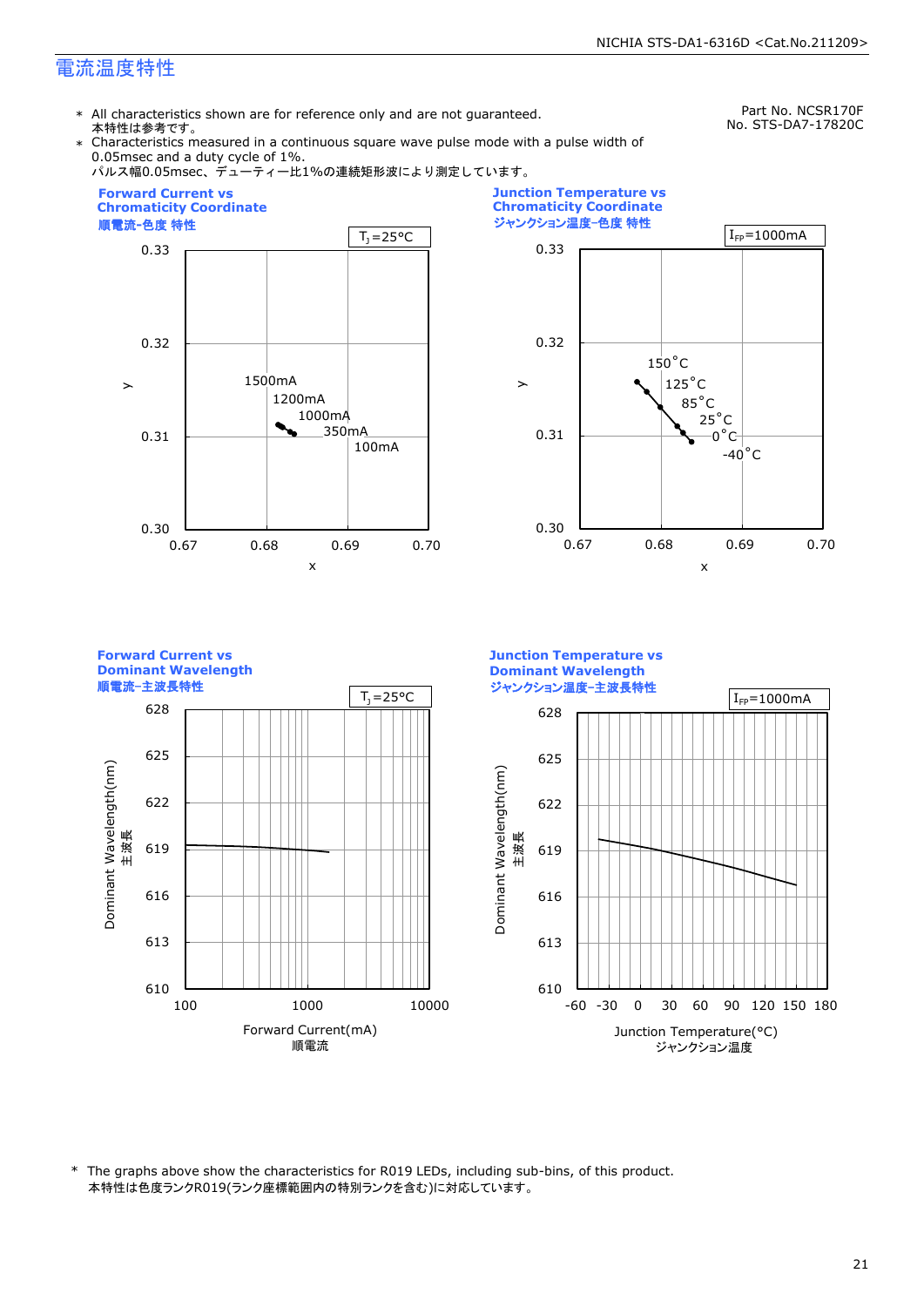\* All characteristics shown are for reference only and are not guaranteed. 本特性は参考です。

Part No. NCSR170F No. STS-DA7-17821C

Characteristics measured in a continuous square wave pulse mode with a pulse width of 0.05msec and a duty cycle of 1%.



\* The graphs above show the characteristics for R020 LEDs, including sub-bins, of this product. 本特性は色度ランクR020(ランク座標範囲内の特別ランクを含む)に対応しています。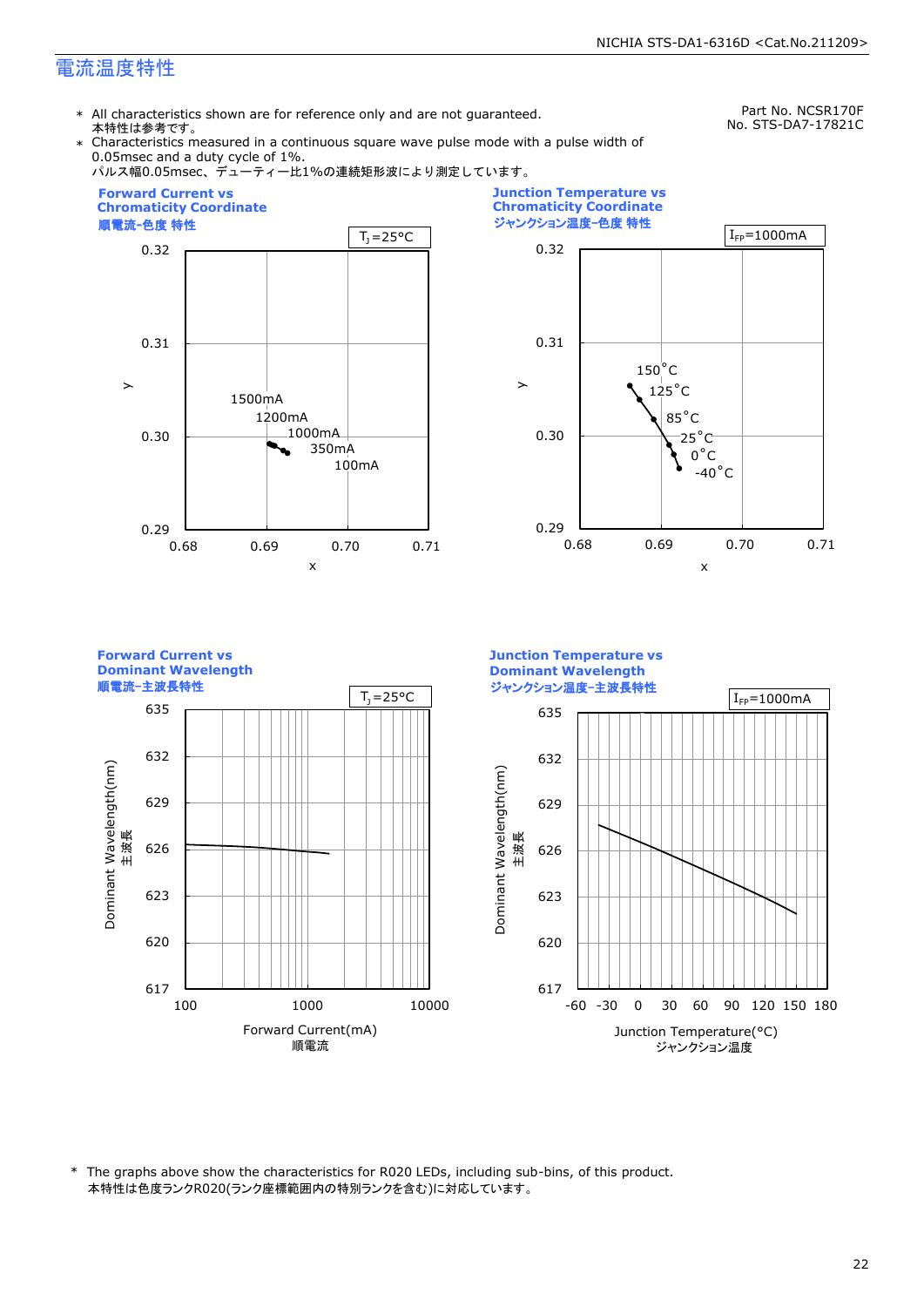### 信頼性

#### (1) 試験項目と試験結果

| 試験項目                | 参照規格                             | 試験条件                                                                   | 試験時間      | 故障判定<br>基準 No. | 故障数/試験数 |
|---------------------|----------------------------------|------------------------------------------------------------------------|-----------|----------------|---------|
| はんだ耐熱性<br>(リフローはんだ) | <b>JEITA ED-4701</b><br>300 301  | T <sub>sld</sub> =260°C, 10 秒, 2 回<br>(前処理 85℃, 60%, 168 時間)           |           | #1             | 0/10    |
| はんだ付け性              | <b>JEITA ED-4701</b><br>303 303A | $T_{\text{std}} = 245 \pm 5^{\circ}$ C, 5 秒<br>鉛フリーはんだ(Sn-3.0Ag-0.5Cu) |           | #2             | 0/10    |
| 熱衝撃(気相)             |                                  | -40°C(15 分)~125°C(15 分)                                                | 1000 サイクル | #1             | 0/22    |
| 高温連続動作              |                                  | $T_A = 85^{\circ}$ C, I <sub>F</sub> =1000mA                           | 1000 時間   | #1             | 0/10    |
| 高温高湿点滅動作            |                                  | $T_A = 85^{\circ}$ C, RH = 85%<br>I <sub>F</sub> =1000mA(30 分 ON/OFF)  | 1000 時間   | #1             | 0/10    |
| 静雷破壊                | ANSI/ESDA/<br>JEDEC JS-001       | HBM, 8kV, 1.5kΩ, 100pF, 順逆 1 回                                         |           | #1             | 0/10    |

注記:

1) 熱抵抗 RθJA≈20℃/W

2) 測定は LED が常温に戻ってから行います。

#### (2) 故障判定基準

| 基準 No. | 項目                  | 条件              | 判定基準            |
|--------|---------------------|-----------------|-----------------|
|        |                     |                 | <初期値×0.9        |
|        | 順電圧(VF)             | $I_F = 1000$ mA | >初期値×1.1        |
| #1     |                     |                 | <初期値×0.8        |
|        | 光束(Φ <sub>ν</sub> ) | $I_F = 1000$ mA | >初期値×1.2        |
| #2     | はんだぬれ性              | -               | はんだぬれ面積率が 95%未満 |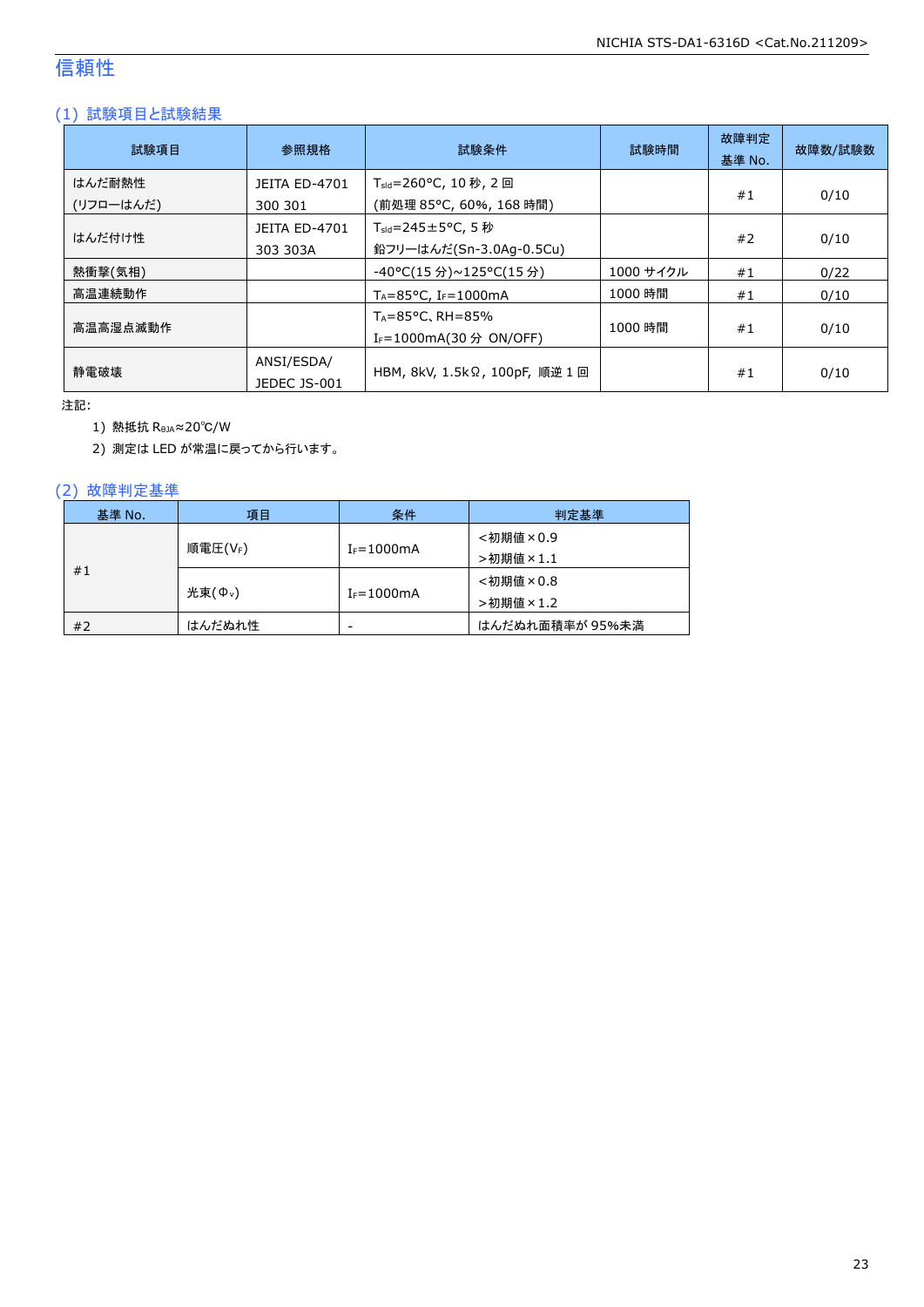#### 注意事項

#### (1) 保管

| 条件 |           | 温度                   | 湿度       | 期間        |
|----|-----------|----------------------|----------|-----------|
| 保管 | アルミ防湿袋開封前 | $30^{\circ}$ C<br>以下 | 90%RH 以下 | 納入日より1年以内 |
|    | アルミ防湿袋開封後 | $30^{\circ}$ C<br>以下 | 70%RH 以下 | 年以内       |

● 本製品は、MSL2 に相当します。MSL については IPC/JEDEC STD-020 をご確認下さい。

- 本製品は、パッケージに吸収された水分がはんだ付け時の熱で気化膨張することにより、界面の剥離が発生し光学的劣化を起こす可能性があります。そ のためお客様にて実装するまでの、吸湿量を最小限に抑えるため防湿梱包を実施しております。アルミ防湿袋に入っているシリカゲルは吸湿が進むと青 色から赤色へ変色します。
- アルミ防湿袋を開封後は上記の条件を越えないようにはんだ付けを完了下さい。万一未使用の LED が残った場合は、シリカゲル入り密閉容器等で保管 下さい。なお当社防湿袋に戻し、再封印することを推奨します。
- 電極部分は、金メッキが施されております。腐食性ガス等を含む雰囲気にさらされますと、メッキ表面が変質し、はんだ付け性に問題が生じる事がありま す。保管時は密閉容器等で保管して下さい。なお当社防湿袋に戻し、再封印することを推奨します。
- 実機に使用する部材(パッキン、接着剤など)については、メッキ表面への影響を考慮して、硫黄成分を含有しているものの使用を避けて下さい。メッキの 表面異常は、導通・接続不良に繋がる可能性があります。また、パッキンを使用する場合は、シリコーンゴム材質のものを推奨します。その際、低分子量 のシロキサンによる機器の接点不良に注意して下さい。
- 急激な温度変化のある場所では、結露が起こりますので温度変化の少ない場所に保管して下さい。
- 埃の多い環境での保管は避けて下さい。
- 直射日光や室温を超えるような環境に長期間さらさないで下さい。

#### (2) 使用方法

● LED 毎に絶対最大定格を超えないように回路設計を行って下さい。LED 毎に定電流駆動することを推奨致します。また定電圧駆動する場合は、(A)の回 路は LED の順電圧の影響により LED に流れる電流がばらつく可能性がありますので、(B)の回路を推奨します。



- 本製品は、順方向電流駆動でご使用下さい。また、非点灯時には順逆とも電圧がかからないように配慮下さい。特に逆電圧が連続的に加わる状態は、マ イグレーションを発生させる可能性があり、素子にダメージを与える場合がありますので避けて下さい。長時間使用しない場合は、安全のために必ず主電 源スイッチを切って下さい。
- 本製品は LED の諸特性が安定する定格電流の 10%以上でご使用されることを推奨します。
- 雷サージなどの過電圧が LED に加わらないようにして下さい。
- 屋外で使用される場合は、十分な防水対策、湿度対策、塩害対策を施してご使用下さい。

#### (3) 取り扱い上の注意

- 素手で本製品を取り扱わないで下さい。表面が汚れ、光学特性に影響を及ぼすことがあります。また場合によっては、製品の変形や断線が起こり、不灯 の原因になることがあります。
- ピンセットで本製品を取り扱う場合は、製品へ過度な圧力を掛けないようにして下さい。樹脂部の傷、欠け、剥がれ、製品の変形や断線が起こり、不灯の 原因となります。
- 本製品を落下させてしまった場合には、製品の変形などが発生することがありますのでご注意下さい。
- 本製品の実装後に基板は積み重ねしないで下さい。実装した基板を重ねると、基板が樹脂部に衝撃を与え樹脂部の傷、欠け、剥がれ、変形・断線、LED 剥がれが発生し、不灯の原因になります。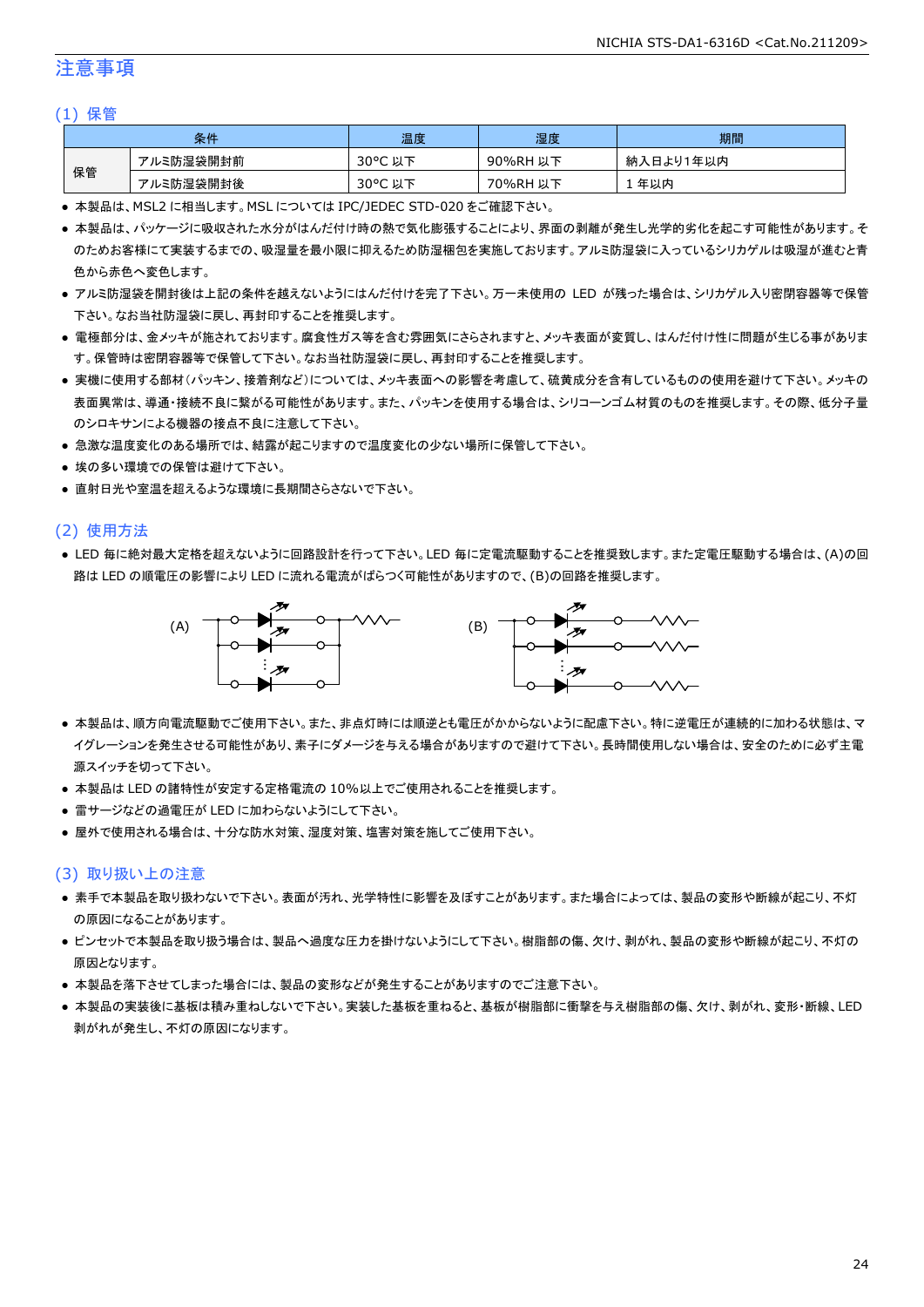#### (4) 設計上の注意

- LED を基板にはんだ付けした後の基板分割工程などで基板が曲がると、パッケージ割れが発生することがありますので基板のたわみやねじりに対して極 力ストレスの加わらないような LED 配置にして下さい。
- 基板分割部では LED の取り付け位置によって機械的ストレスが変化しますので、最もストレスが加わらないような位置に配置して下さい。
- 基板分割時は、手割りを避け、専用治具にて行って下さい。
- LED 周辺で使用する部材(筐体、パッキン、接着剤、2 次レンズ、レンズカバー、グリスなど)から放出された揮発性有機化合物は、LED の発光面を透過す る可能性があります。特に密閉に近い状態では、これらの揮発性有機化合物が熱や光子エネルギーにさらされると変色が起こり LED の光出力が大幅に 低下したり、色ずれが発生する可能性があります。また、空気の循環をよくすることで、光出力の低下や色ズレが改善されることがあります。予め実機点灯 試験による光学評価で異常なきことの確認をお願いします。
- はんだ種類や基板仕様の組み合わせ等によっては、使用時の熱ストレスによりはんだクラックが発生する恐れがあります。基板仕様は、基材や絶縁層の 種類、製品取り付けパターンのデザインなど、多数の組み合わせがあるため、事前検証を想定している最終製品にて行ってください。
- 金属ベース基板を使用する際には事前検証を十分行って下さい。使用時の熱ストレスによりはんだクラックが発生する恐れがあります。金属ベース基板 の絶縁層は、低弾性絶縁層を推奨します。
- 基板の製品取り付けパターン部及び製品直下部には、ソルダーレジストがかからない構造(下図参照、 Non Solder Mask Defined パッド(以下 NSMD))を推奨します。



#### (5) 静電気に対する取り扱い

● 本製品は静電気やサージ電圧に敏感で、素子の損傷や信頼性低下を起こすことがあります。取り扱いに際しては、以下の例を参考に静電気対策を十分 行って下さい。

リストストラップ、導電性衣類、導電靴、導電性床材等による電荷の除去

作業区域内の装置、治具等の接地による電荷の除去

導電性材料による作業台、保管棚等の設置

- 使用機器、治具、装置類や作業区域内は適切に接地をして下さい。また、実装される機器等についてもサージ対策の実施を推奨します。
- 治具、装置類にガラスやプラスチックなどの絶縁体を使用される場合は以下の例を参考に対策を十分行って下さい。

 導電性材料による導電化 加湿による帯電防止

除電器(イオナイザ)による電荷の中和

- 本製品を機器に実装後、特性検査をする際には、静電気による損傷の有無も併せて確認して頂くようお願いします。電流を下げて(1mA 以下推奨)順電 圧検査又は発光検査を実施することで、損傷の有無は検出できます。
- 損傷した LED には、順方向の立ち上がり電圧が低下する、低電流で発光しなくなる等の異常が現れます。 不合格判定基準: (VF<2.0V at IF=0.5mA)

#### (6) 熱の発生

- 本製品をご使用の際は、熱の発生を考慮して下さい。通電時の素子の温度上昇は、実装する基板の熱抵抗や本製品の集合状態により変化します。熱の 集中を避け、本製品周囲の環境条件により最大ジャンクション温度(TJ)を超えることがないよう配慮下さい。
- 本製品周囲の温度条件(TA)により使用電流を決め放熱等の処理を施して下さい。